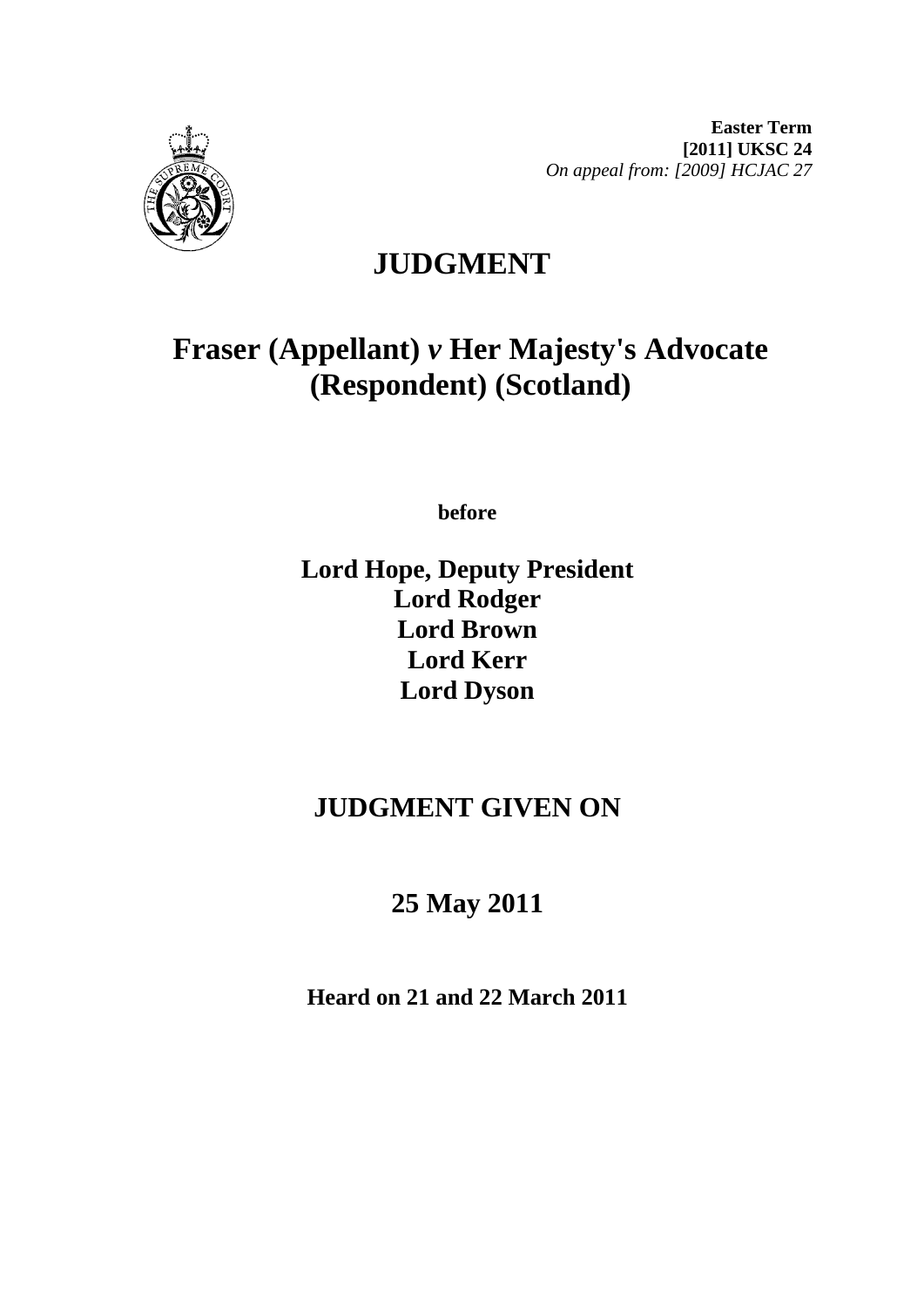Appellant<br>ME Scott QC<br>Christopher Shead Martin Richardson (Instructed by JP Mowberry Limited)

*Appellant Respondent*  ME Scott QC Frank Mulholland QC Gordon Balfour

> (Instructed by the Crown Agent, Crown Office)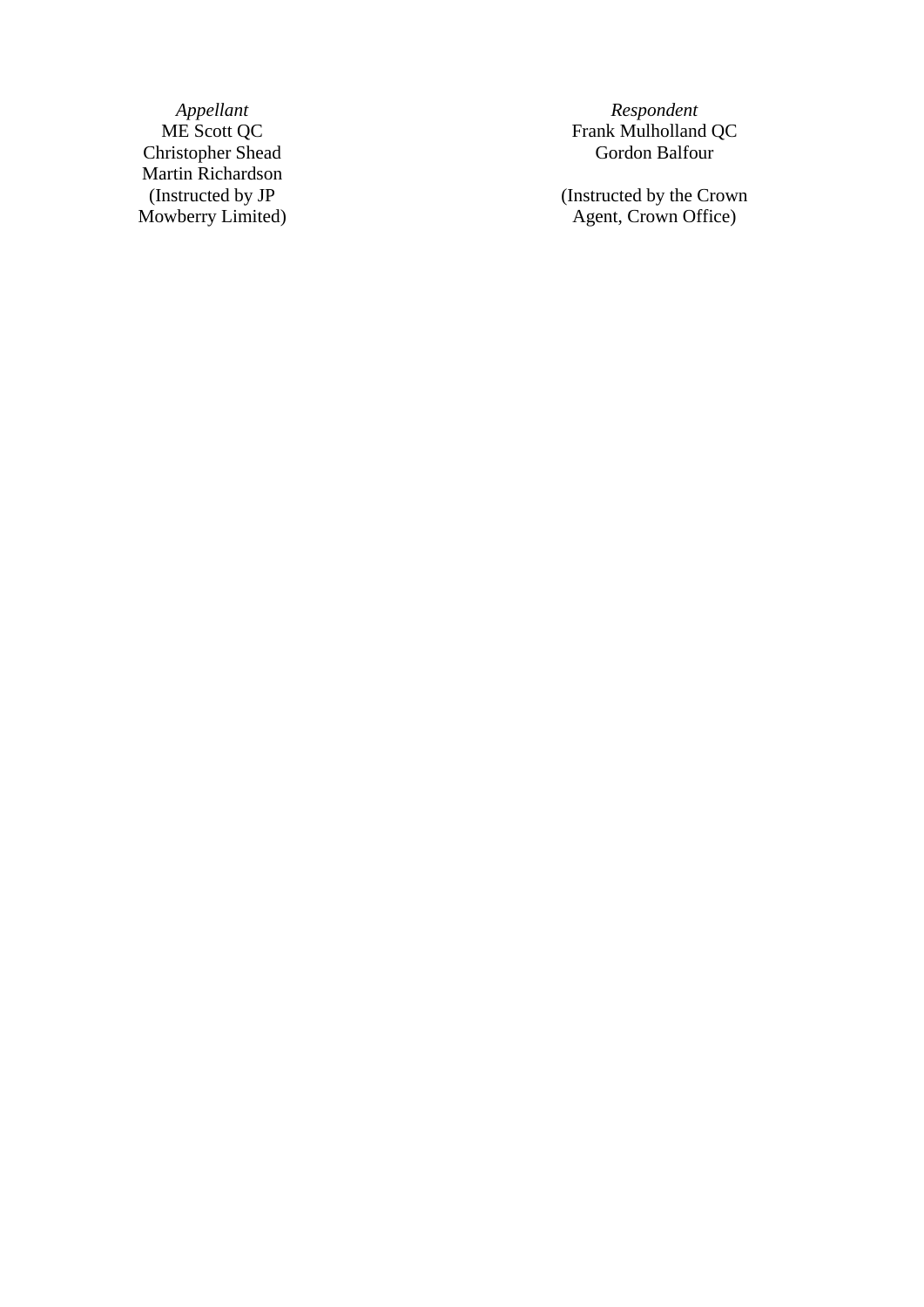#### **LORD HOPE, WITH WHOM LORD RODGER, LORD KERR AND LORD DYSON AGREE**

1. The appellant is Nat Gordon Fraser who went to trial in January 2003 at the High Court of Justiciary in Edinburgh charged with the murder of his wife Arlene Fraser, who disappeared from her home at 2 Smith Street, New Elgin on 28 April 1998. On 29 January 2003 he was found guilty of her murder and sentenced to life imprisonment, with a punishment part of 25 years. By a note of appeal which was lodged on 18 December 2003 he appealed against his conviction and sentence. He was granted leave to appeal.

2. The indictment on which the appellant went to trial included an allegation that, after the murder and with intent to defeat the ends of justice, he did

"(iii) on 7 May 1998 at said 2 Smith Street, place a wedding ring, engagement ring and eternity ring belonging to said Arlene Fraser in said house."

Although the Advocate Depute withdrew this charge at the end of the Crown case, he relied on the evidence that the rings had been discovered in the house on 7 May 1998 as a crucial part of the circumstantial evidence against the appellant that he had arranged for his wife to be killed. In his address to the jury he said that the discovery of the rings was a most compelling piece of evidence. He invited the jury to conclude that eight or nine days after Arlene Fraser's death the appellant had removed the rings from her dead body, taken them to the house and placed them in the bathroom to make it look as though she had decided to walk away from the life that she had had there. He described the return of the rings as the cornerstone of the case against the appellant, for which he had provided no explanation. The trial judge directed the jury that, if they reached the view that they were not prepared to hold that it was the appellant who placed the rings in the bathroom on 7 May, it would not be open to them to convict the appellant.

3. The case was presented on the assumption, for which unchallenged evidence had been led, that the rings were not in the bathroom when Arlene Fraser disappeared. But it came to the notice of Crown Office after the appeal was lodged that, when he was precognosced by a Crown precognition officer on 3 July 2002, PC Neil Lynch had stated that he had visited the house on three occasions during the night of 28 and 29 April 1998 and that on the final visit he was accompanied by WPC Julie Clark. He said that on the night of 28 April and the morning of 29 April he had seen jewellery, including rings, in the house and that before the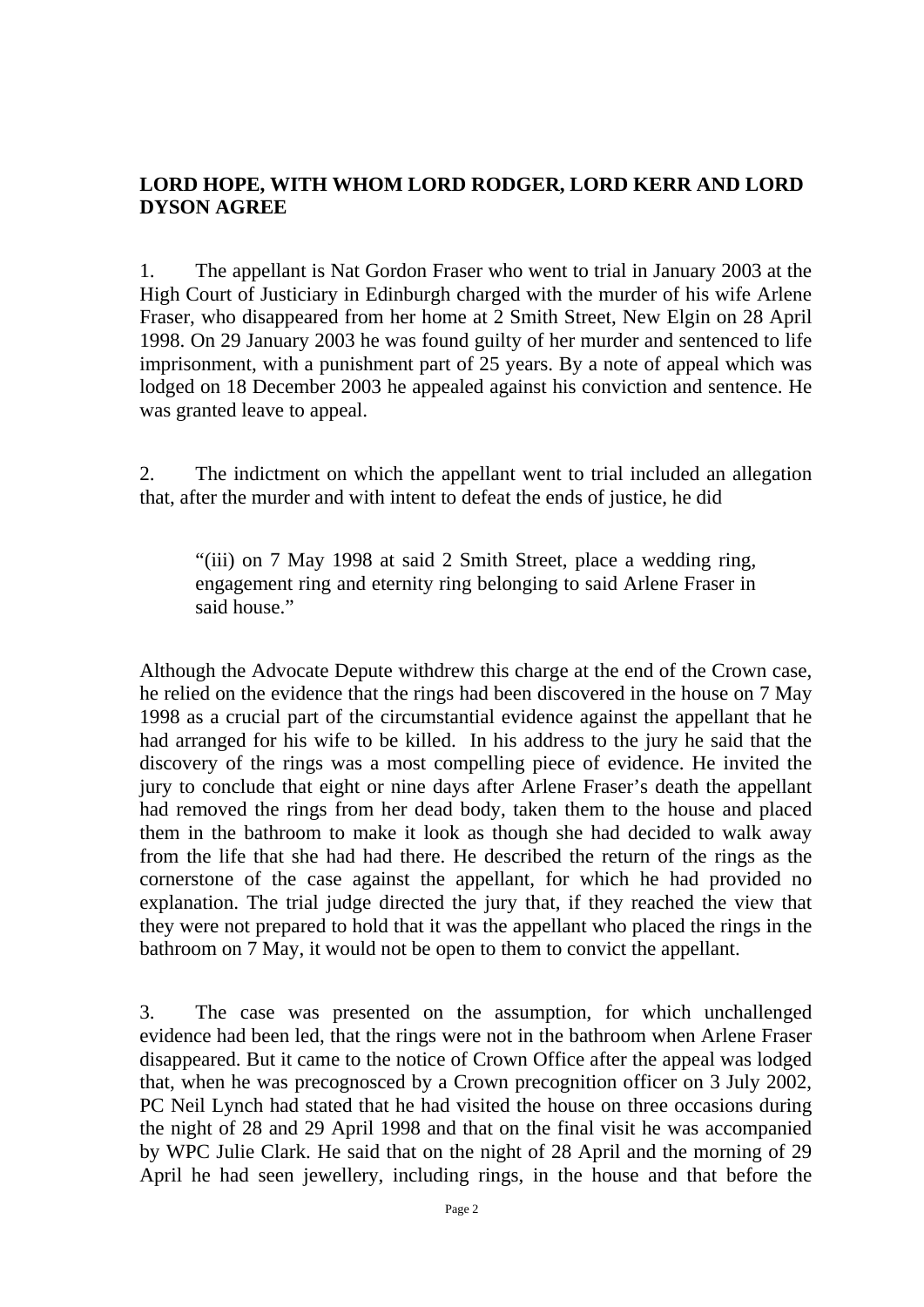official search began he had thought he saw bracelets and rings in the bathroom which looked like a wedding ring, an engagement ring or an eternity ring. This information had not been recorded in PC Lynch's notebook and it was not included in any statement provided by him prior to the trial. It was not provided prior to or during the trial to the Advocate Depute, nor was it provided to the appellant's representatives. PC Lynch and WPC Clark had not been precognosced by the defence in the course of their preparations for the trial.

4. Inquiries were then instigated, in the course of which a further precognition was taken from PC Lynch and WPC Clark was also precognosced. When he was precognosced on 8 February 2006 PC Lynch said that he first attended the house with WPC Clark around 10.30 pm to 11.00 pm on 28 April 1998 and that during this visit he saw jewellery in the bathroom. His recollection was that there were two or three rings there and a chain necklace, or maybe two. The rings were wedding, engagement or eternity type rings. When she was precognosced on 2 March 2006 WPC Clark said that either on the night of 28 April or in the early hours of 29 April she saw jewellery in the bathroom. There were at least two finger rings and a chain, and one of the rings could have been a lady's wedding ring or an eternity ring. This information had not been recorded in her notebook and it was not included in any statement provided by her before the trial.

5. The information which had been obtained on precognition from PC Lynch and WPC Clark was disclosed to the appellant on 8 March 2006. On 11 March 2006 a statement was issued by the Crown Office and Procurator Fiscal Service in which it was said that the Lord Advocate regarded it as a matter of serious concern that this evidence was not made available to the defence before the trial. The Area Procurator Fiscal for Glasgow, Catherine Dyer, and the Deputy Chief Constable of Strathclyde, Richard Gray, were asked to carry out a full investigation. They reported on 30 October 2006. In the course of their investigation they interviewed the Advocate Depute, now the Hon Lord Turnbull. He said that he thought at an early stage of his involvement in the case that the rings were the key piece of evidence, and that the information in PC Lynch's precognition was so inconsistent with his thinking that if it had come to light during the trial it would have had to have been deserted.

6. In the light of the information disclosed by the Crown the appellant lodged additional grounds of appeal in May 2006. These were followed by revised additional grounds in February 2007, in which it was submitted that there had been a miscarriage of justice because the evidence of PC Lynch and WPC Clark was not heard at the trial and because the Crown had failed to disclose the information that PC Lynch had provided when he was precognosced on 3 July 2002. The appeal was set down for hearing by the Appeal Court (the Lord Justice Clerk (Lord Gill), Lord Osborne and Lord Johnston) in November 2007.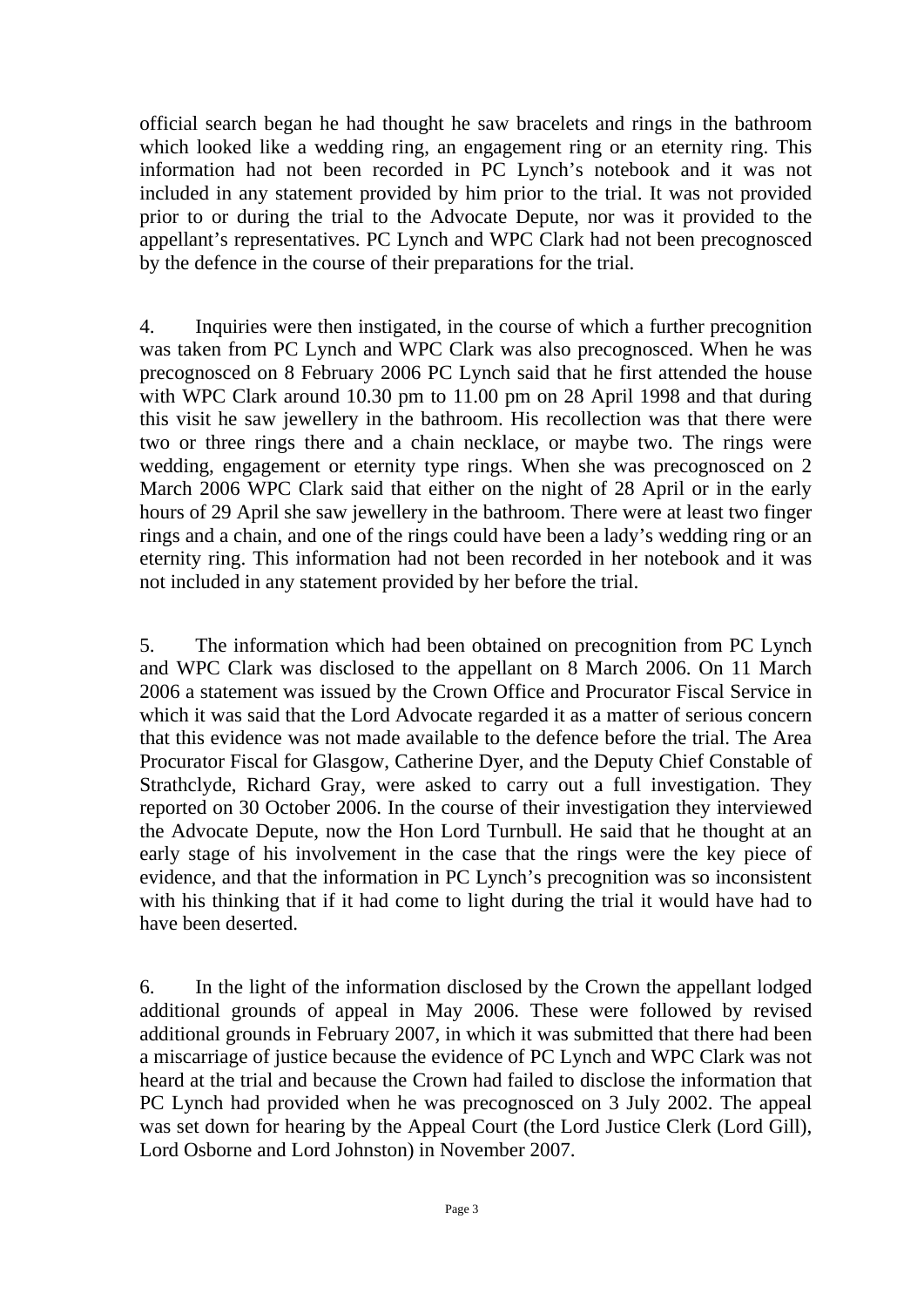7. On 13 November 2007, which was the first day of the appeal hearing, the appellant moved the Appeal Court to allow an additional ground of appeal and a devolution minute, which was in similar terms, to be received. In the devolution minute it was stated that the appellant intended to raise a devolution issue on the following grounds:

"i. That the Crown was in possession of information from Police Constable Neil Lynch, regarding the presence of Arlene Fraser's rings in the bathroom at the locus at the time of her disappearance, prior to and at the time of the trial of the minuter.

ii. That said information was material evidence, which in the context of the trial, tended to undermine the Crown case and would have been of material assistance to the proper preparation or presentation of the minuter's defence.

iii. That the Crown was under a duty to disclose to the defence any information which undermined its case.

iv. That, in breach of its duty, the Crown failed to disclose said information to the defence, thereby infringing the minuter's rights under article 6(1) of the Convention.

v. That, irrespective of its duty to disclose said information, the Crown was under a duty to present the case against the minuter on an accurate premise, and in a manner which was consistent with the minuter's right to a fair trial. In making the cornerstone of its case the reappearance of Arlene Fraser's rings on 7 May 1998 and incriminatory inferences to be drawn from that fact in circumstances where it knew or ought to have known of a body of evidence which would render the invitation to a jury to draw such inferences inappropriate, the Crown infringed the minuter's rights in terms of article 6(1) of the Convention.

vi. That accordingly the conviction should be quashed."

8. The Appeal Court refused the motion for the additional ground of appeal and the devolution minute to be received. The reasons that it gave for this decision were that they came too late, that sufficient cause had not been shown and that the matters sought to be raised were adequately covered by the existing grounds of appeal. In the course of the hearing, which occupied a total of 13 days, the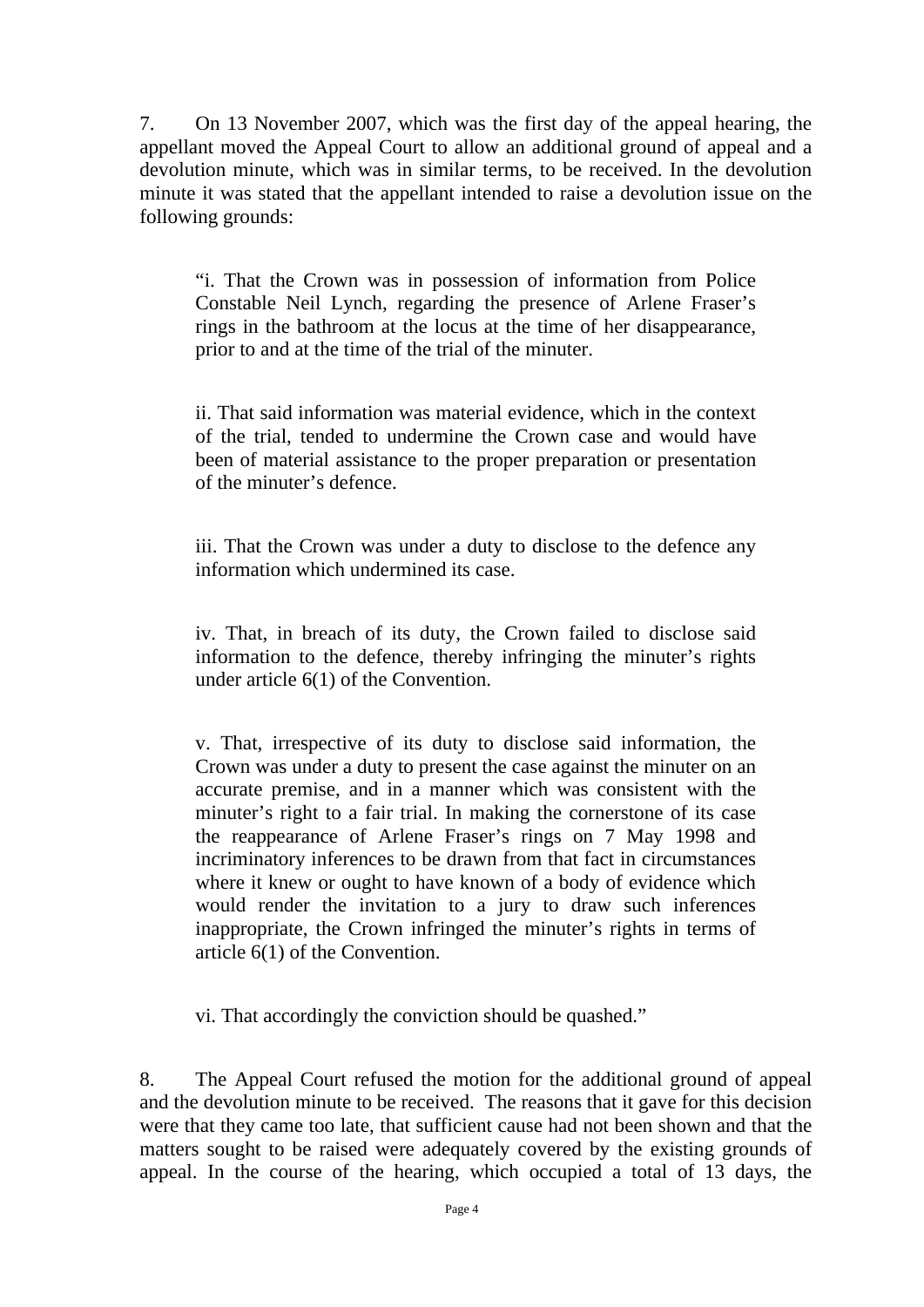appellant's counsel restricted his argument to the question whether there had been a miscarriage of justice on the ground of fresh evidence within the meaning of section 106 of the Criminal Procedure (Scotland) Act 1995, and on the ground of non-disclosure which he accepted was in effect a duplication of the first ground. The non-disclosure ground of appeal was therefore treated in the same way as the fresh evidence appeal. On 6 May 2008 the Appeal Court refused the appeal against conviction and continued the appeal against sentence to a date to be afterwards fixed: [2008] HCJAC 26, 2008 SCCR 407. The appeal against sentence was subsequently abandoned. The appellant then sought leave of the Appeal Court to appeal to the Judicial Committee of the Privy Council against the Appeal Court's refusal to allow the devolution minute to be received.

9. Having heard argument on 31 October 2008, the Appeal Court (the Lord Justice Clerk, Lord Osborne and Lord Wheatley) refused the application for leave to appeal on 24 March 2009 as incompetent: [2009] HCJAC 27, 2009 SCCR 500. Delivering the opinion of the court, Lord Osborne said in para 13 that the identification of the devolution issue depended on the content of the devolution minute which had been tendered and rejected on 13 November 2007.

"It follows from that that, in any appeal for which leave might be granted by us, the appellant would seek to canvass exactly the same issues as were canvassed in his appeal under section 106 of the 1995 Act, but this time before the Judicial Committee of the Privy Council. What decision they might or might not reach in any such appeal can only be a matter of conjecture at this stage. However, what is clear is that the allowance of leave for such an appeal as this would authorise a procedure under which the Judicial Committee, in the circumstances of this case, would, quite simply, review the merits of the decision reached by this court on 6 May 2008. Whatever was contemplated by Parliament in enacting paragraphs 1(c) and 13 of Schedule 6 to the Scotland Act 1998, we do not think that it was intended to achieve such a result as that. Had it been the intention of Parliament to introduce, for the first time, a right of appeal to the Privy Council against the merits of decisions by the High Court of Justiciary determining appeals to it under section 106 of the 1995 Act, we are of the opinion that it would have made that intention clear. That has not been done."

10. The appellant then lodged a petition with the Judicial Committee of the Privy Council in which he sought special leave of the Judicial Committee under para 13 of Schedule 6 to the Scotland Act 1998 to appeal against the determination by the Appeal Court of the devolution issue which he had raised in the devolution minute which he had tendered on 13 November 2007. Consideration of his petition for special leave was deferred pending the determination by the Supreme Court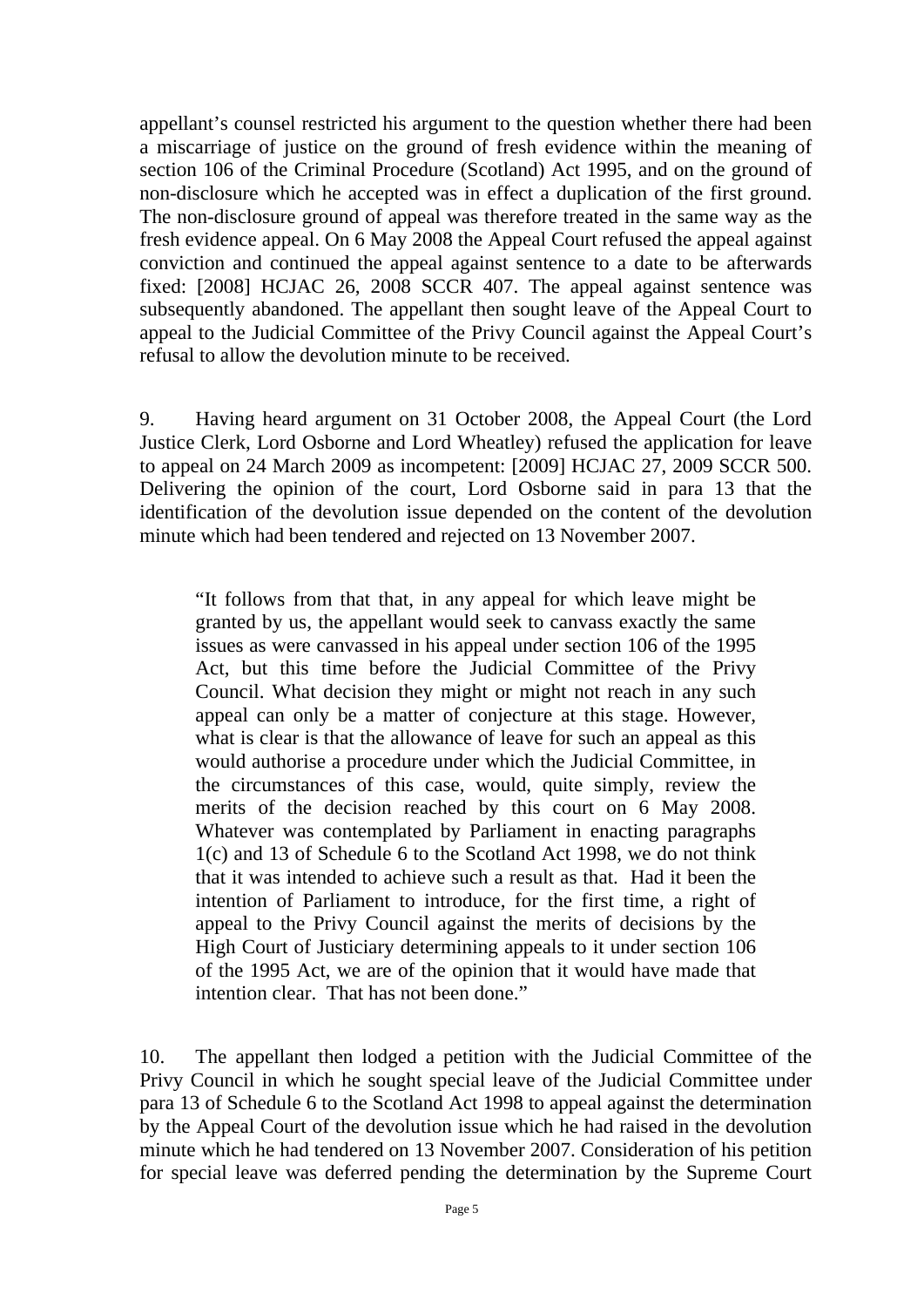(which by now had inherited the jurisdiction of the Judicial Committee in relation to devolution issues under section 40(4)(b) of and Schedule 9 to the Constitutional Reform Act 2005) of the appeals in *Allison v HM Advocate* [2010] UKSC 6, 2010 SLT 261 and *McInnes v HM Advocate* [2010] UKSC 7, 2010 SLT 266. On 21 April 2010 the appellant lodged a supplementary submission in support of his application for special leave to appeal. On 20 May 2010 the Court granted his application for special leave.

#### *The devolution issue*

11. As I recently sought to emphasise, this court must always be careful to bear in mind the fact that the High Court of Justiciary is the court of last resort in all criminal matters in Scotland: see section 124(2) of the Criminal Procedure (Scotland) Act 1995; *McInnes v HM Advocate* 2010 SLT 266, para 5. Our appellate jurisdiction in relation to its decisions extends only to a consideration of a devolution issue which has been determined by two or more judges of that court: para 13 of Schedule 6 to the Scotland Act 1998. It goes no wider than that. If, therefore, the effect of the appellant's application for special leave was that we were simply being asked to review the determination under section 106 of the 1995 Act of his appeal by the Appeal Court, as Lord Osborne indicated at 2009 SCCR 500, para 13, we would have been bound to refuse the application for special leave.

12. The appellant's application for special leave was granted by this court for two reasons. The first was that the decision by the Appeal Court to refuse to allow the devolution issue to be received amounted to a determination of that issue for the purposes of para 13 of Schedule 6 to the Scotland Act 1998: see *McDonald v HM Advocate* [2008] UKPC 46, 2009 SLT 993; *Allison v HM Advocate* [2010] UKSC 6, 2010 SLT 261, para 6 per Lord Rodger; *Cadder v HM Advocate* [2010] UKSC 43, 2010 SLT 1125, [2010] 1 WLR 2601, para 11. The second was that it appeared to this court, applying the tests set out in *McInnes v HM Advocate*, 2010 SLT 266, paras 19-20 and 28-30, that it was seriously arguable that material had been withheld from the appellant which ought to have been disclosed to him and his advisers with the consequence the appellant did not receive a fair trial and that the unfairness had not been remedied by the approach taken by the Appeal Court.

13. The tests set out in *McInnes* fall into two parts which, as I said in para 19, must be considered and applied separately. First, there is the test that is to be applied in order to decide whether the material which was withheld from the defence is material which ought to have been disclosed to it. The test here is whether the material might have materially weakened the Crown case or might materially have strengthened the case for the defence. As was explained in *HM Advocate v Murtagh* [2009] UKPC 35, 2010 SC (PC) 39, [2010] 3 WLR 816, para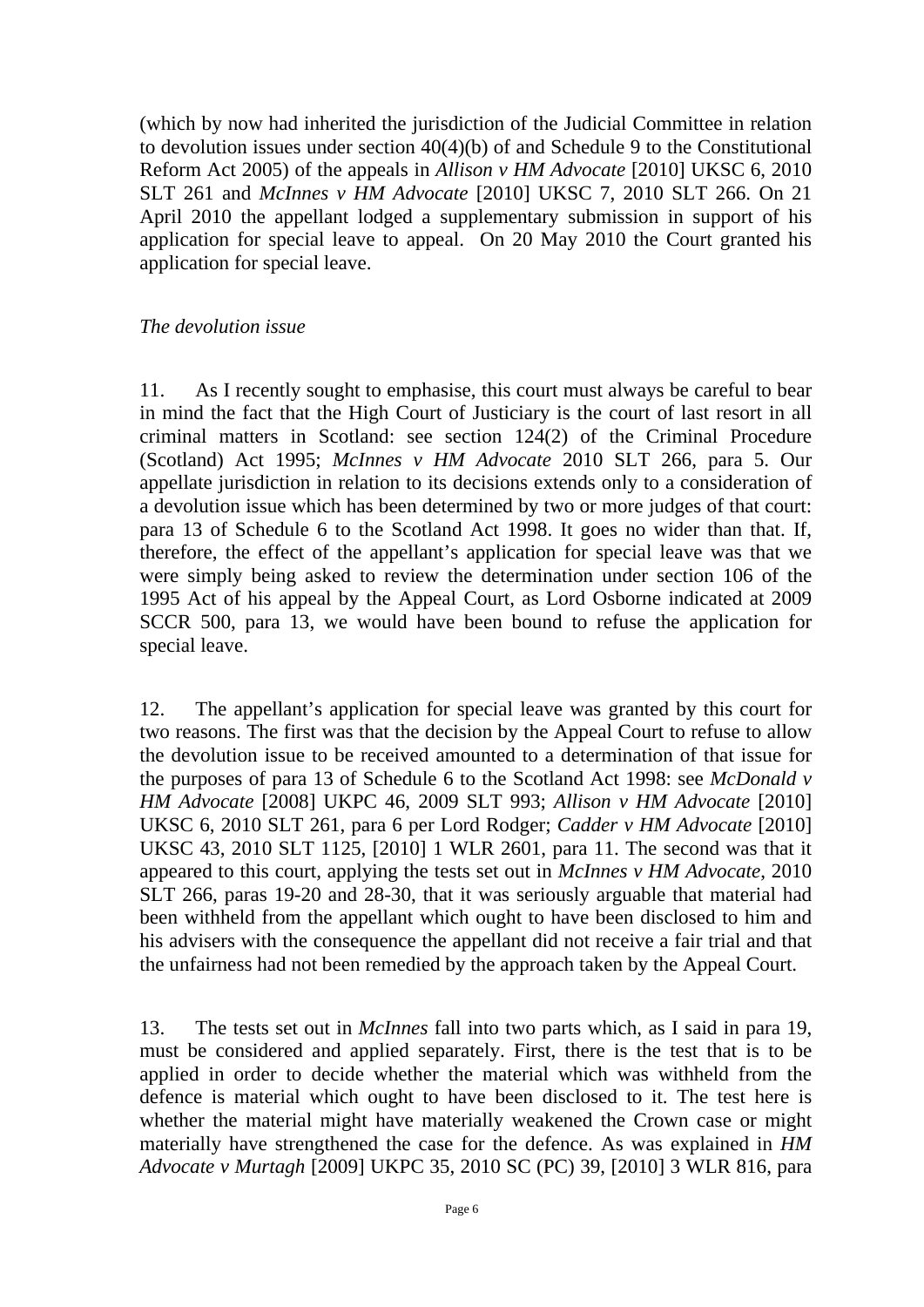11, this test was identified by Lord Justice General Rodger in *McLeod v HM Advocate (No 2)* 1998 JC 67. He said that the duty of disclosure was an aspect of the role of the Crown as it had been understood since *Slater v HM Advocate* 1928 JC 94; see also *Downie v HM Advocate* 1952 JC 37*,* p 40 per Lord Justice General Cooper; *Smith v HM Advocate* 1952 JC 66, p 72 per Lord Justice Clerk Thomson. As Lord Rodger said in *McLeod* at p 79F-G, our system of criminal procedure proceeds on the basis that the Crown have a duty at any time to disclose to the defence information in their possession which would tend to exculpate the accused. This test is well settled in Scots law and in the jurisprudence of this court: see *Sinclair v HM Advocate* 2005 SC (PC) 28, para 33; *Allison v HM Advocate*  2010 SLT 261, paras 25-28. There are, no doubt, various ways of expressing it. In his *Review of the Law and Practice of Disclosure in Criminal Proceedings in Scotland* (Scottish Government, Edinburgh, 2007), para 5.46 Lord Coulsfield recommended that it should be the duty of the prosecutor to disclose to the defence all material evidence or information which would tend to exculpate the accused whether by weakening the Crown case or providing a defence to it. But the way it was set out in *McInnes*, paras 19 and 28, can be taken to be the definitive way of expressing the test.

14. Then there is the test which is set out in *McInnes*, paras 20, 24 and 30. It is directed to the consequences of the violation. A failure by the Lord Advocate to disclose to the defence material which, applying the first test, ought to have been disclosed to it is incompatible with the accused's article 6 Convention right to a fair trial: *Rowe and Davis v United Kingdom* (2000) 30 EHRR 1, para 60; *Edwards v United Kingdom* (1992) 15 EHRR 417, para 36; *Dowsett v United Kingdom*  (2003) 38 EHRR 845, paras 42, 43. At this stage the significance and consequences of the violation must be assessed. The question is whether, given that there was a failure to disclose and having regard to what actually happened at the trial, the trial was nevertheless fair. It was in order to indicate more precisely what "fair" means in this context that the court went on to give this further guidance. The test that is to be applied to determine this issue is whether, taking all the circumstances of the trial into account, there is a real possibility that the jury would have arrived at a different verdict if the withheld material had been disclosed to the defence. The decision of the Appeal Court (Lady Paton, Lord Hardie and Lady 00000000Smith) in *Hay v HM Advocate* [2010] HCJAC 125, 2011 SLT 293 provides a good illustration of a case where the application of that test may lead to the refusal of an appeal.

15. The question in this appeal, therefore, is whether the way the Appeal Court dealt with the non-disclosure aspects of the appeal satisfies the requirements of these two tests. This is not an easy question to answer as, having refused to entertain the appellant's devolution minute, the Appeal Court dealt with all aspects of the appeal as a fresh evidence appeal which was regulated by section 106 of the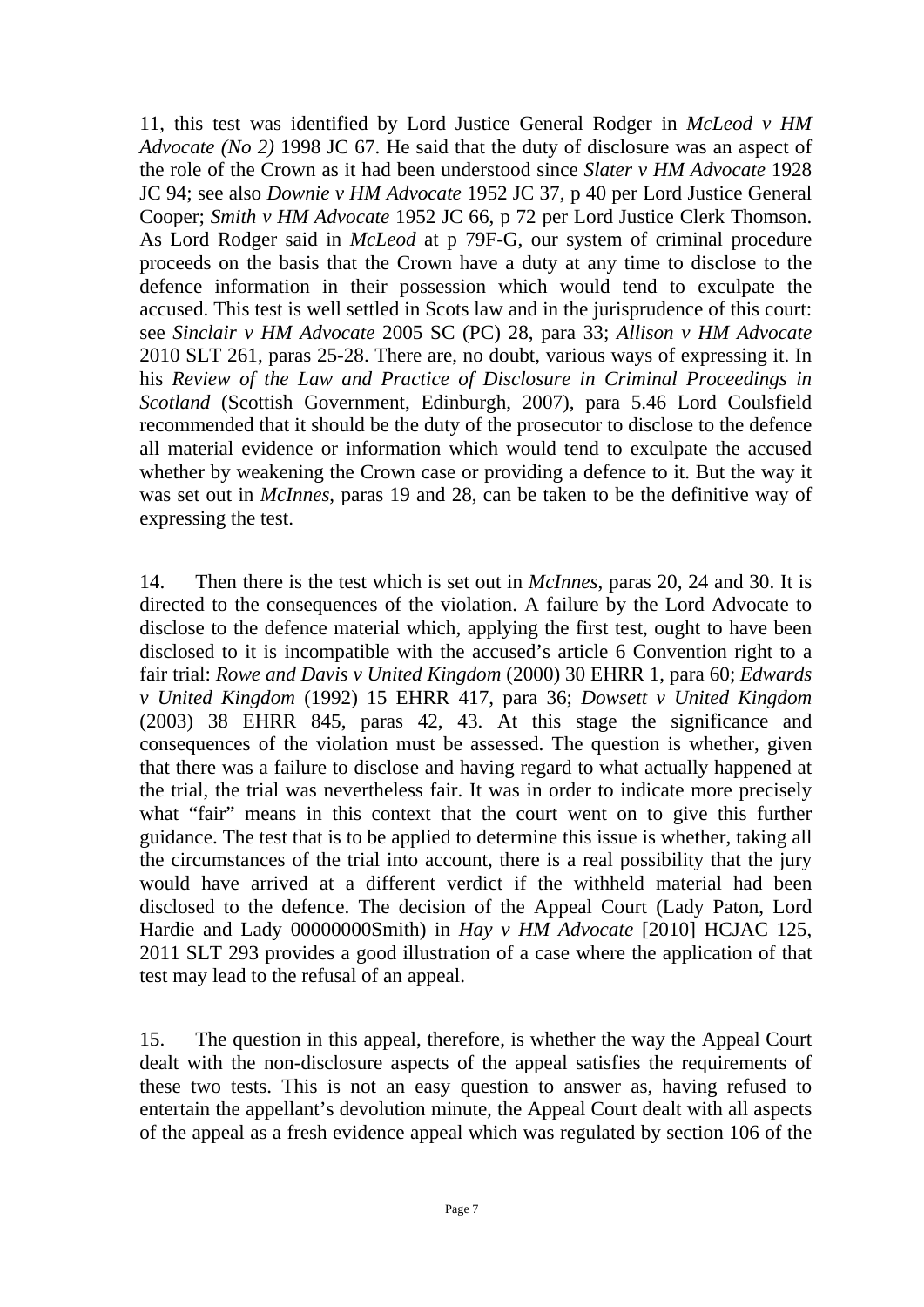1995 Act: 2008 SCCR 407, para 131. The Lord Justice Clerk explained his approach in para 193 in this way:

"Since there is no devolution issue in this appeal, I need not consider the points that the advocate depute raised about the test in appeals to the Privy Council. This appeal falls to be dealt with solely as an appeal under section 106 based on the contention that there has been a miscarriage of justice. If I am right, the test set by Lord Justice General Emslie in *Cameron v HM Advocate* [1991 JC 252, at 262], and followed by this court for over 20 years, applies to both grounds of appeal."

16. The approach which the Appeal Court took requires this court to compare the tests set out in *McInnes* with those which are applied to appeals under section 106 in order to determine whether, having regard to the way the Appeal Court deal with the case, there is any difference between them. If we can be satisfied that there is no material difference between the tests that the Appeal Court actually applied and the *McInnes* tests, that will be an end to the case. That is because, as I said in *McInnes*, para 18, the jurisdiction of this court does not extend to the question whether, having identified the right tests, they were applied correctly by the Appeal Court. But we cannot avoid looking at what the Appeal Court did to see whether the tests that it applied were so similar to what the *McInnes* tests require that it made no difference whether the appeal was decided as a fresh evidence appeal or under the Convention.

*Section 106 of the 1995 Act* 

17. In *McInnes*, para 5, I said that it was not for this court to comment on the test applied by the Appeal Court in fresh evidence appeals which do not raise a devolution issue. This must be so, as this court has no jurisdiction in appeals of that kind. But in this case, as it is an appeal in which a devolution issue has been raised but which was determined by the Appeal Court solely by applying Lord Justice General Emslie's test as if it were a fresh evidence appeal only, it is not possible to be so reticent. A comparison of the kind that is required in this case cannot be carried out without first analysing that test and the tests that sections 106(3) and (3A) of the 1995 Act, as substituted by section 17 of the Crime and Punishment (Scotland) Act 1997, lay down. Section 106 must, of course, be read and given effect in a way that is compatible with the Convention rights, so far as it is possible to do so: section 3(1) of the Human Rights Act 1998.

18. The relevant parts of the substituted section 106(3) are in these terms: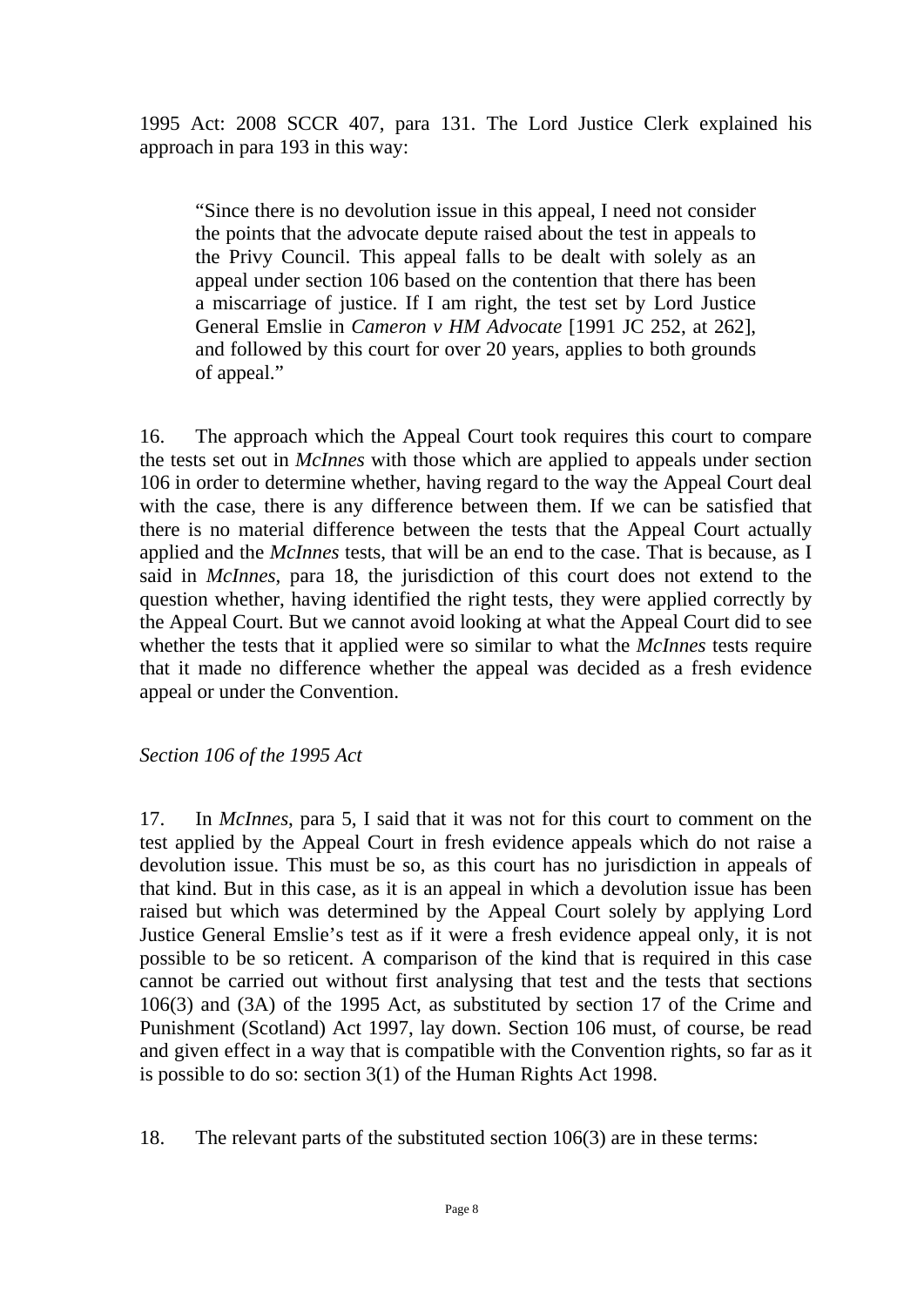"(3) By an appeal under subsection (1) above a person may bring under review of the High Court any alleged miscarriage of justice, which may include such a miscarriage based on –

subject to subsections (3A) to (3D) below, the existence and significance of evidence which was not heard at the original proceedings; and

the jury's having returned a verdict which no reasonable jury, properly directed, could have returned.

 $(3A)$  Evidence such as is mentioned in subsection  $(3)(a)$  above may found an appeal only where there is a reasonable explanation of why it was not so heard."

Subsection (3B) allows the court to admit evidence which was inadmissible at the time of the trial but which has become admissible under the law that is current at the time of the appeal. Subsections (3C) and (3D) deal with the situation where a witness who gave evidence at the trial wishes to change his story.

19. As the Appeal Court said at 2008 SCCR 407, para 193, the test to be applied to an appeal on the ground of fresh evidence was laid down by Lord Justice General Emslie in *Cameron v HM Advocate* 1991 JC 252; see also *Williamson v HM Advocate* 1988 SCCR 56 at p 59. It is first necessary for the court to find that the statutory tests set out in the amended section 106 are satisfied: that the additional evidence was evidence that was not heard at the original proceedings, and that there is a reasonable explanation of why it was not so heard. If it so finds, the court must then direct its attention to the additional test which Lord Justice General Emslie laid down in *Cameron*. He distinguished between cases where the court is satisfied that, if the original jury had heard the new evidence, its significance was such that the jury would have been bound to acquit and cases where the court cannot be so satisfied. It was with regard to cases of the latter kind that he said at p 262:

"…if the court is to find that a miscarriage of justice had occurred in an appeal such as this, it must be satisfied that the additional evidence is at least capable of being described as important and reliable evidence which would have been bound, or at least likely, to have had a material bearing upon, or a material part to play in, the jury's determination of a critical issue at the trial. If the court is so satisfied, it will be open to it to hold that a conviction returned in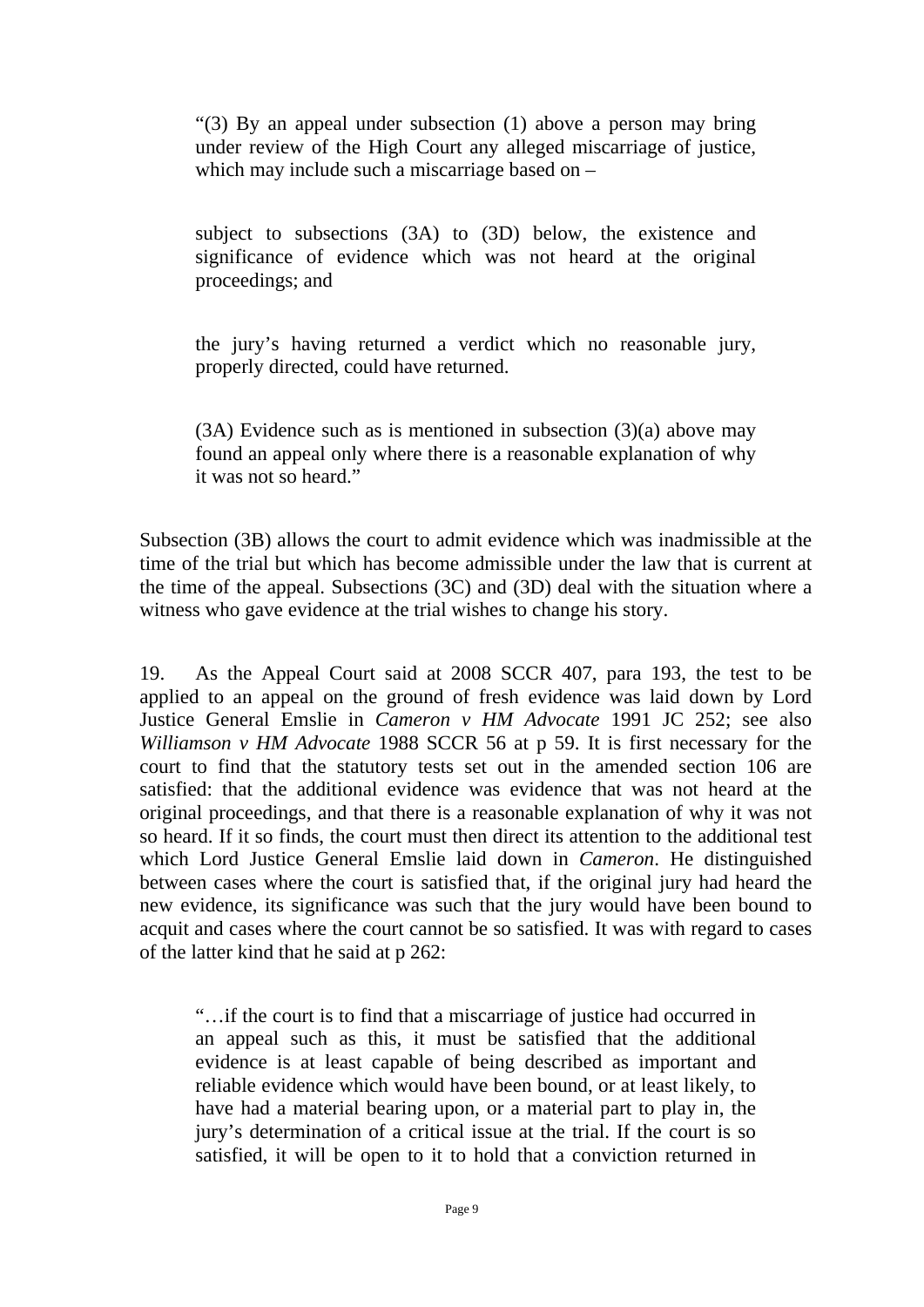ignorance of the existence of that evidence represents a miscarriage of justice and it may exercise its power to authorise the bringing of a new prosecution."

20. This test can, for the purposes of a comparison with the tests set out in *McInnes*, be divided into two parts. First, there is what may be described as the threshold test: assuming that this is evidence that satisfies the statutory requirement that it was not heard at the original proceedings and there is a reasonable explanation of why it was not so heard, "is it at least capable of being described as important and reliable evidence which would have been bound, or at least likely to have had a material bearing upon, or a material part to play in, the jury's determination of a critical issue at the trial?" The comparison here is with the test for disclosure that is set out in *McInnes*, para 19. Then there is what may be described as the consequences test, introduced by the words "it will be open to it to hold": "does a conviction returned in ignorance of the existence of that evidence represent a miscarriage of justice?" The comparison here is with the test as to whether the trial was fair that is set out in *McInnes*, para 20.

21. This analysis fits with the approach that was taken to the *Cameron* test by the Lord Justice Clerk at 2008 SCCR 407, paras 132 and 133. An alternative reading of it would be to read the words which I have quoted as setting out a threshold test which leads inevitably, if satisfied, to the conclusion that the verdict of the jury, reached in ignorance of the existence of the additional evidence, must be regarded as a miscarriage of justice. On that view it will be enough to show that the test set out in the preceding words has been met. In practice there may be little to choose between these two approaches. For present purposes, however, I think that it is preferable to follow the Lord Justice Clerk's approach. It has the merit of giving weight to the words "it will be open to it to hold", which suggest that the court should regard the reference to a "miscarriage of justice" in the concluding words of the *Cameron* test as raising a question that ought to be considered separately.

#### *The tests compared*

22. I take first what I have called the threshold test. The context for its formulation by Lord Justice General Emslie, in the opinion which he delivered in *Cameron* on 23 October 1987, was the introduction of new statutory provisions governing appeals on indictment by section 33 of and Schedule 2 to the Criminal Justice (Scotland) Act 1980. In its original form section 228 of the Criminal Procedure (Scotland) Act 1975 provided simply that a person convicted might appeal to the High Court against his conviction on any ground of appeal which involved a question of law alone or, with the leave of the High Court or upon the certificate of the trial judge that it was a fit case for appeal, on any ground of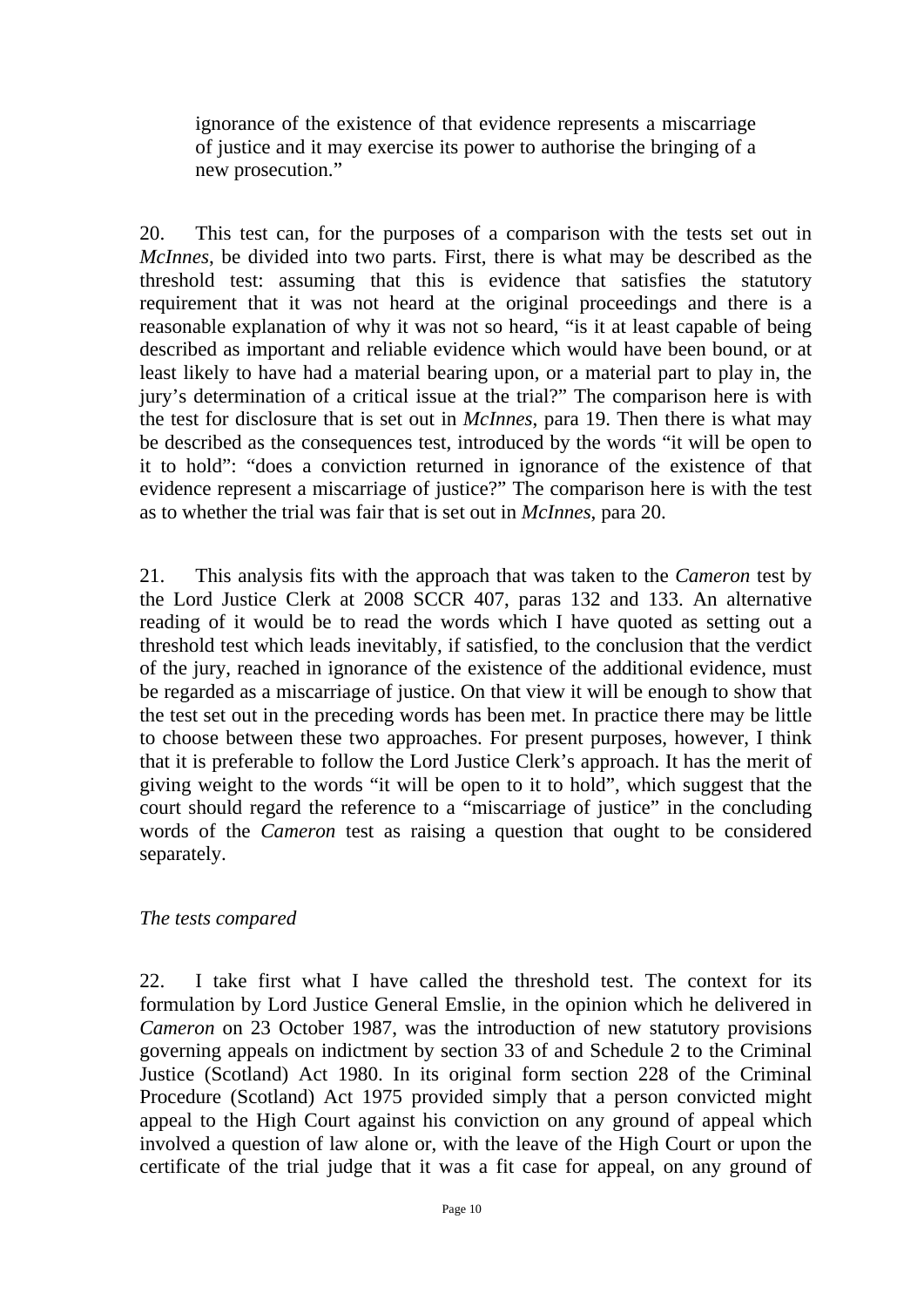appeal which involved a question of fact or on a question of mixed law and fact on any other ground which appeared to the High Court or the trial judge to be a sufficient ground of appeal. The statute did not refer to the possibility of relying on additional evidence, and the court had no power to allow a new trial.

23. In *Gallacher v HM Advocate* 1951 JC 38 it was held that the question for the court in such an appeal was whether it was reasonably satisfied that, if the additional evidence was before the jury, it would not have convicted: see also *Elliott v HM Advocate* 1995 JC 95, 104-105 where the history of the statutory provisions was reviewed. The 1980 amendments introduced for the first time a statutory test for an appeal based on additional evidence, and it also conferred on the court a power to set aside a verdict and to authorise a new prosecution. In the light of these amendments the test set out in *Gallacher* was no longer appropriate: *Green v HM Advocate* 1983 SCCR 42; *Cameron v HM Advocate* 1991 JC 251, 260.

24. Lord Justice General Emslie's threshold test, as he explained at 1991 JC 251, 262, was intended to define the approach which the court must take for all cases where the appellant sought to rely on additional evidence. He had already observed at p 262 that setting aside the verdict of a jury was no light matter: see also *Megrahi v HM Advocate* 2002 JC 99, para 219 where Lord Justice General Cullen repeated this observation in his summary of the *Cameron* test. The availability of a right of appeal based on additional evidence was to be understood against that background. So Lord Justice General Emslie introduced an additional, and quite stringent, consequences test which was not to be found in the words of the statute. It remains the test which the High Court applies in these cases, as the Lord Justice Clerk explained in his opinion 2008 SCCR 407, para 193.

25. The threshold test as to whether the material on which the appellant seeks to rely in a non-disclosure case is admissible for the purposes of an appeal based on a violation of his article 6 Convention right is different from the threshold test which section 106(3)(a) and subsection (3A) lay down for an appeal that is to be founded on additional evidence. It also differs from the additional threshold test set out in *Cameron* which was, of course, not designed for use in cases where the appellant's ground of appeal is that there has been a violation of his article 6 Convention right to a fair trial because the Crown failed to disclose material which, applying the test in *McInnes,* para 19, ought to have been disclosed to the defence. The *Cameron* test asks whether the disclosed evidence would have been likely to have had a material bearing upon the jury's determination of a *critical* issue at the trial. That is a more stringent and more narrowly defined test than the *McInnes* test, which asks whether the material *might* have materially weakened the Crown case or materially strengthened the case for the defence.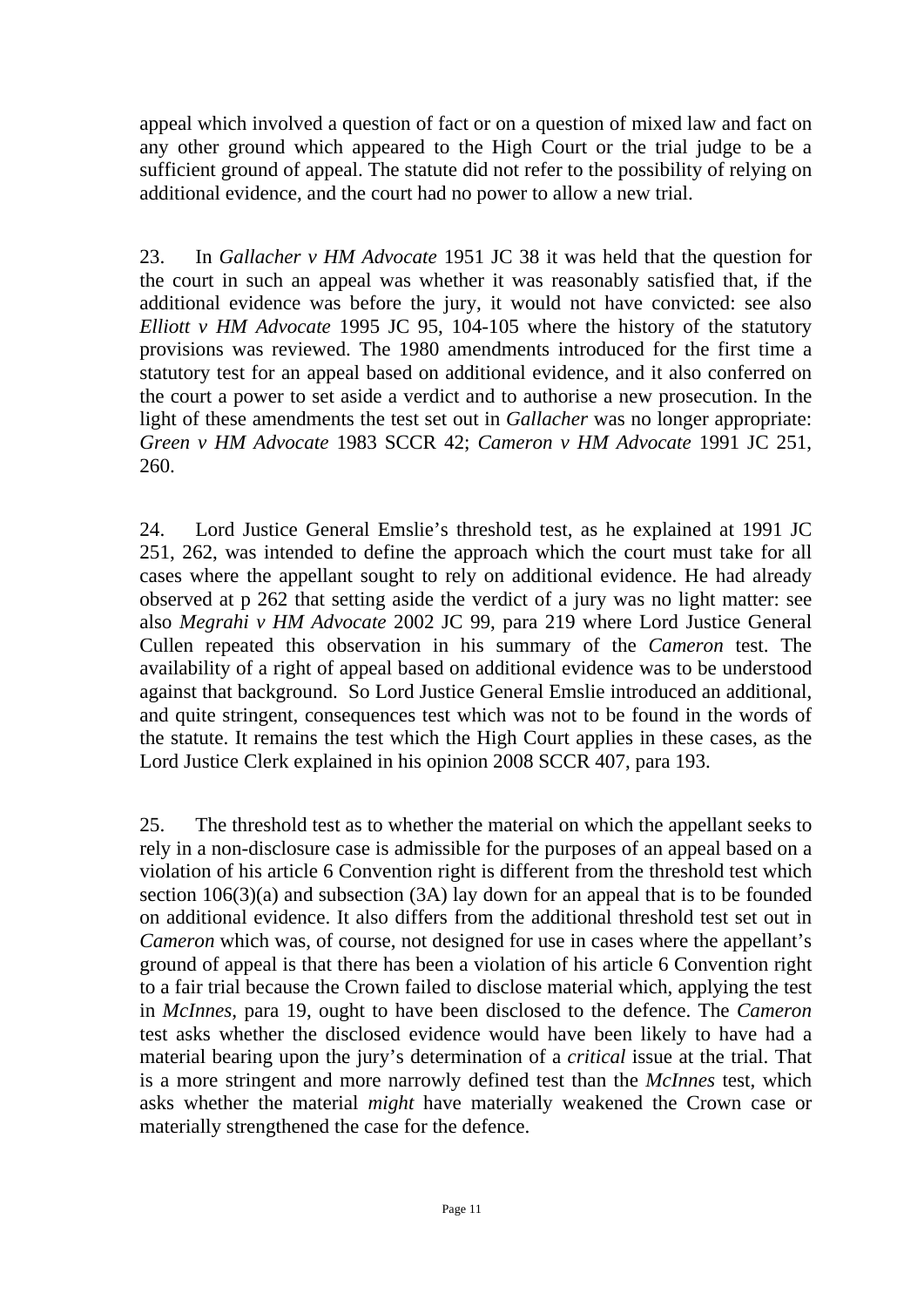26. Then there is what I have called the consequences test in *Cameron*: was the conviction which was returned in ignorance of the existence of the additional evidence "a miscarriage of justice"? Is this a different test from that set out in *McInnes*, para 20 of which asks whether, taking all the circumstances of the trial into account, "there is a real possibility that the jury would have arrived at a different verdict"? In answering this question we must bear in mind the rule as to interpretation that section 3 of the Human Rights Act 1998 lays down. The words are obviously quite different. But are the tests which they describe, in essence, the same test?

27. Section 106(3), like its predecessors, uses the phrase "miscarriage of justice" to identify the test which all appeals against conviction must satisfy. But the statutory formula does not, and never has, provided a definition of what a miscarriage of justice is in law. In his commentary on the Appeal Court's decision in 2008 SCCR 407, 465, para 4, Sir Gerald Gordon observed that just what is meant by a miscarriage of justice has always been a problem. In *R (Mullen) v Secretary of State for the Home Department* [2004] UKHL 18, [2005] 1 AC 1, para 9 Lord Bingham of Cornhill said that it is an expression which, although very familiar, has no settled meaning. So the statute leaves it to the court to adapt these words to the circumstances of each case. The formula that was used in *McInnes*, para 20, was designed to provide a test as to whether, in cases where it is alleged that there was a violation of the appellant's article 6 Convention right, the trial was or was not fair. As was pointed out in that paragraph, in *Kelly v HM Advocate* [2005] HCJAC 126, 2006 SCCR 9, para 35 Lady Cosgrove said that, if the trial was found nevertheless to have been fair, there would in consequence have been no miscarriage of justice. The two expressions were seen by her to have, in essence, the same meaning. Section 3 of the Human Rights Act 1998 supports this approach. Section 106(3) ought to be read and given effect in a way which is compatible with the article 6 Convention right to a fair trial.

28. In *Coubrough's Executrix v HM Advocate* [2010] HCJAC 32, 2010 SLT 755, para 47 the Appeal Court (Lords Carloway, Bonomy and Nimmo Smith) said that, if it had had to be satisfied that a miscarriage of justice had occurred in consequence of a misdirection by the trial judge, the court would have applied the test set out in *McInnes*:

"In carrying out that exercise, it would have applied the test of whether there was a 'real possibility' that, had the direction been faultless, a different verdict would have been returned. In this context, the court must look at whether a different verdict would have been returned by the particular jury that heard the case (*McInnes v HM Advocate*, Lord Hope at para 20 and para 24, Lord Brown at para 35, Lord Kerr concurring with both at para 41) rather than a hypothetical modern jury hearing all the evidence anew (Lord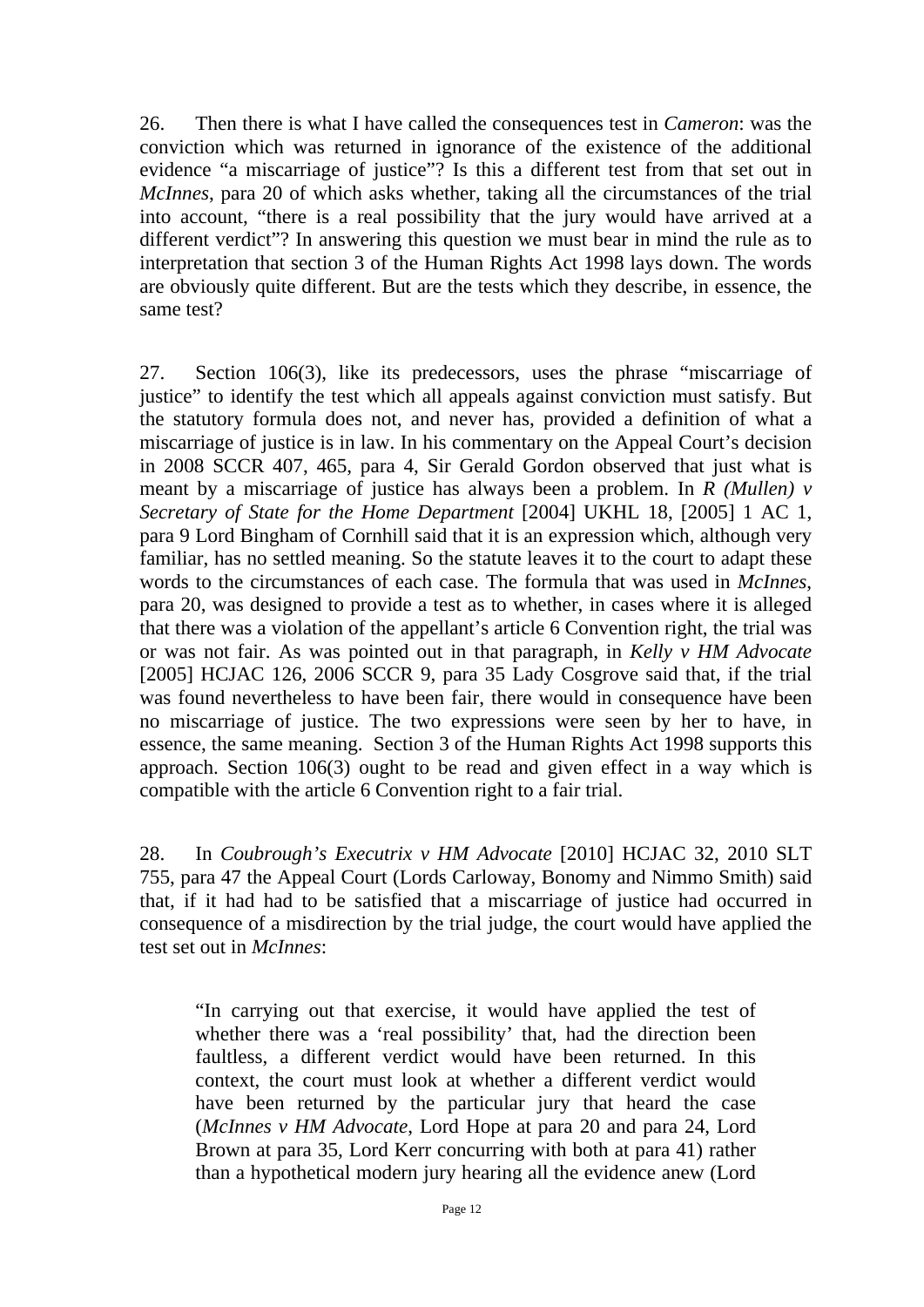Rodger at para 30; cf Lord Walker who agreed with both Lord Hope and Lord Rodger)."

In *Black v HM Advocate* [2010] HCJAC 126, 2011 SLT 287 a differently constituted Appeal Court (Lords Osborne and Turnbull and Lady Clark of Calton) said that it had some difficulty in seeing what bearing the test in *McInnes* had on the matter, as that case was concerned with the consequences of non-disclosure rather than any question of misdirection, and that it had doubts as to the reliance on that test in *Coubrough's Executrix*. Similar observations are to be found in the opinion which Lord Osborne delivered in this case: see para 220.

29. It is, of course, exclusively a matter for the High Court of Justiciary to identify the test that is to be applied in appeals which do not raise a devolution issue: *McInnes*, para 5. I very much hope that it may find it possible to resolve the differences of view that have emerged as to the use that may be made of the *McInnes* test. We are, after all, both construing the same words in the same section of the same Act, and we are both required to read and give effect to those words in the way that section 3(1) of the Human Rights Act 1998 directs. But that is not a problem that this court can solve. Our concern is with the approach that must be taken to this case. Our position on the matter is clear. What the *McInnes* test does is to provide, for the assessment of whether or not there was a fair trial for the purposes of article 6, what was lacking in the *Cameron* test for appeals on the ground of additional evidence: a definition of what the expression "miscarriage of justice" in section 106(3) of the 1995 Act means in this context, by reading it in a way that is compatible with the Convention right.

### *The tests applied by the Appeal Court*

30. Lord Osborne and Lord Johnston delivered separate opinions, but they both agreed with the Lord Justice Clerk who delivered the leading opinion and examined the circumstances of the case, as Lord Johnston said, comprehensively. So I shall concentrate on what he said to see whether the tests that the Appeal Court applied were sufficiently similar to those that ought to be applied to an appeal on the ground that there had been a violation of the appellant's convention rights.

#### *The threshold test*

31. The Lord Justice Clerk addressed himself first to the question whether the new evidence was important evidence of such a kind and quality that it was likely to have been found by a reasonable jury, under proper directions, to have been of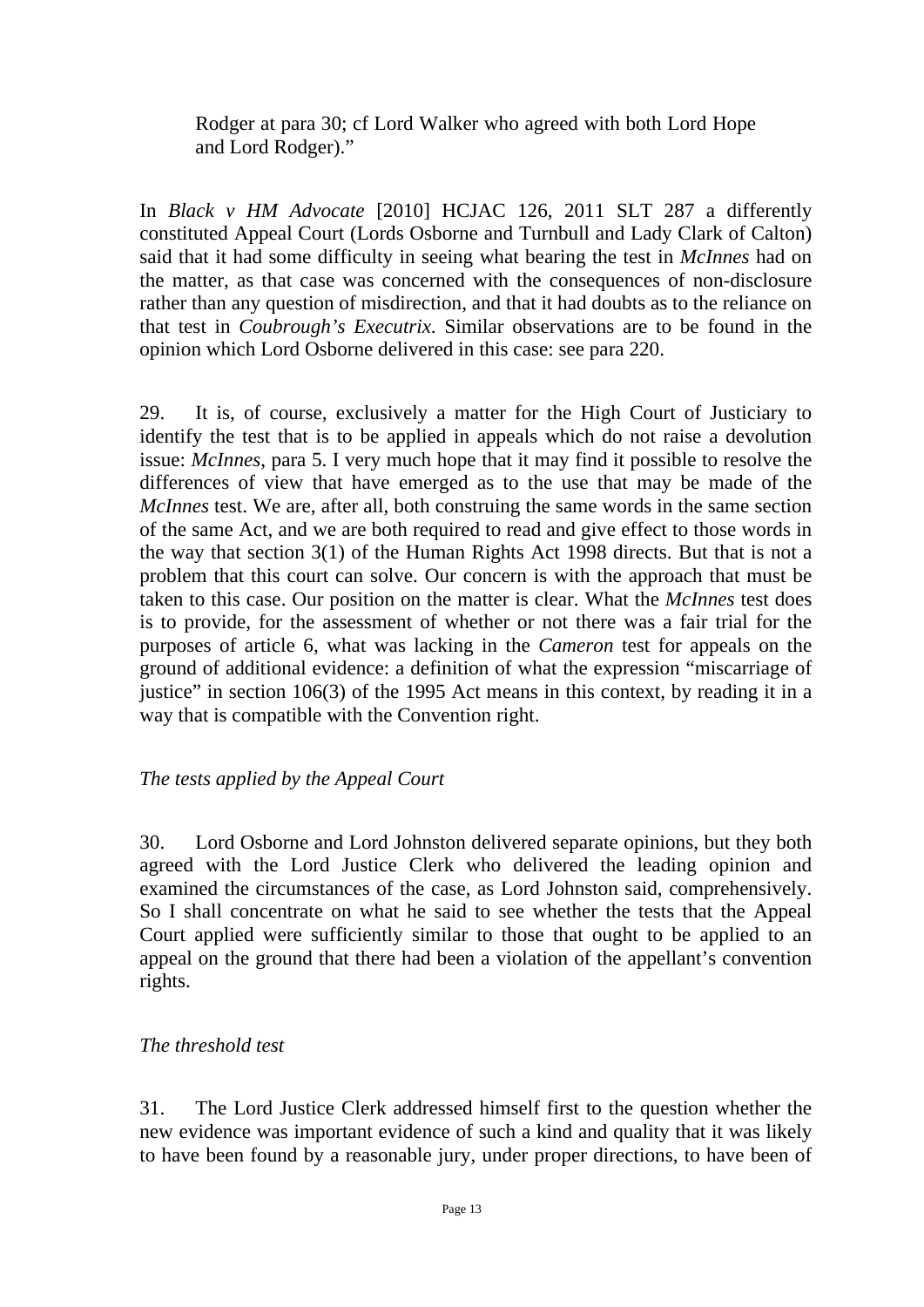material assistance in their consideration of a critical issue that emerged at the trial: the *Cameron* threshold test: para 132. In para 134 he said that he was not persuaded that the proposed new evidence, if available to the defence at the trial, would in fact have been led. In paras 139-144 he said that the appellant had failed to provide a reasonable explanation of why the evidence of PC Lynch and WPC Clark was not led at the trial, as their names were on the list of witnesses and the defence was not deprived of any opportunity to precognosce them thoroughly about the factual allegations in the indictment. In para 147 he said that he was not persuaded that the recollections of either of them on the point at issue could be regarded as reliable. In para 150 he rejected the argument that the evidence of PC Lynch and WPC Clark was incompatible with the cornerstone of the Crown case as having been based on an incomplete view of the case. If they had given evidence about the presence of the rings in the house on the night of 28-29 April, the advocate depute would not have committed himself to his theory about the cornerstone of the Crown case.

32. It can be seen from this brief summary that it is impossible to reconcile the approach which the Appeal Court took to the threshold question that section 106 raises with the test for cases of non-disclosure in *McInnes*, para 19. The Lord Justice Clerk's acknowledgement at para 150 that, if the evidence of PC Lynch and WPC Clark had been led at the trial the advocate depute would not have committed himself to his theory, makes the point. It is plain that this was information which might materially have weakened the Crown case as presented at the trial, or might materially have strengthened the case for the defence. That was why the Crown, very properly, felt that it ought to have disclosed this material. The situation in this case is quite different from that which will normally arise where the court is presented with an appeal on the ground of fresh evidence. A fresh evidence case usually proceeds on the basis that, while there was nothing wrong with the trial as it was originally conducted, there was nevertheless something missing from it which ought now to be taken into account. Had the material that was missing from this case been disclosed, however, the conduct of the trial by both the Crown and the defence would have quite different. That is why the non-disclosure in this case goes to the root of the question whether the appellant received a fair trial.

33. It is no answer to the point that the material ought to have been disclosed to say that the defence had the opportunity to precognosce these witnesses. The fact is that the Crown chose to present the case at the trial in a way that it would not have chosen to do if it had been aware at the time of the trial that there was evidence that the rings were in the house within hours of Arlene's disappearance. Nor is it an answer to say that the obligation of disclosure does not extend to precognitions in the possession of the Crown: *Sinclair v HM Advocate* [2005] UKPC 3; 2005 SC (PC) 28, para 28. This is because the evidence as to the presence of the rings in the house on that night had such an obvious bearing on a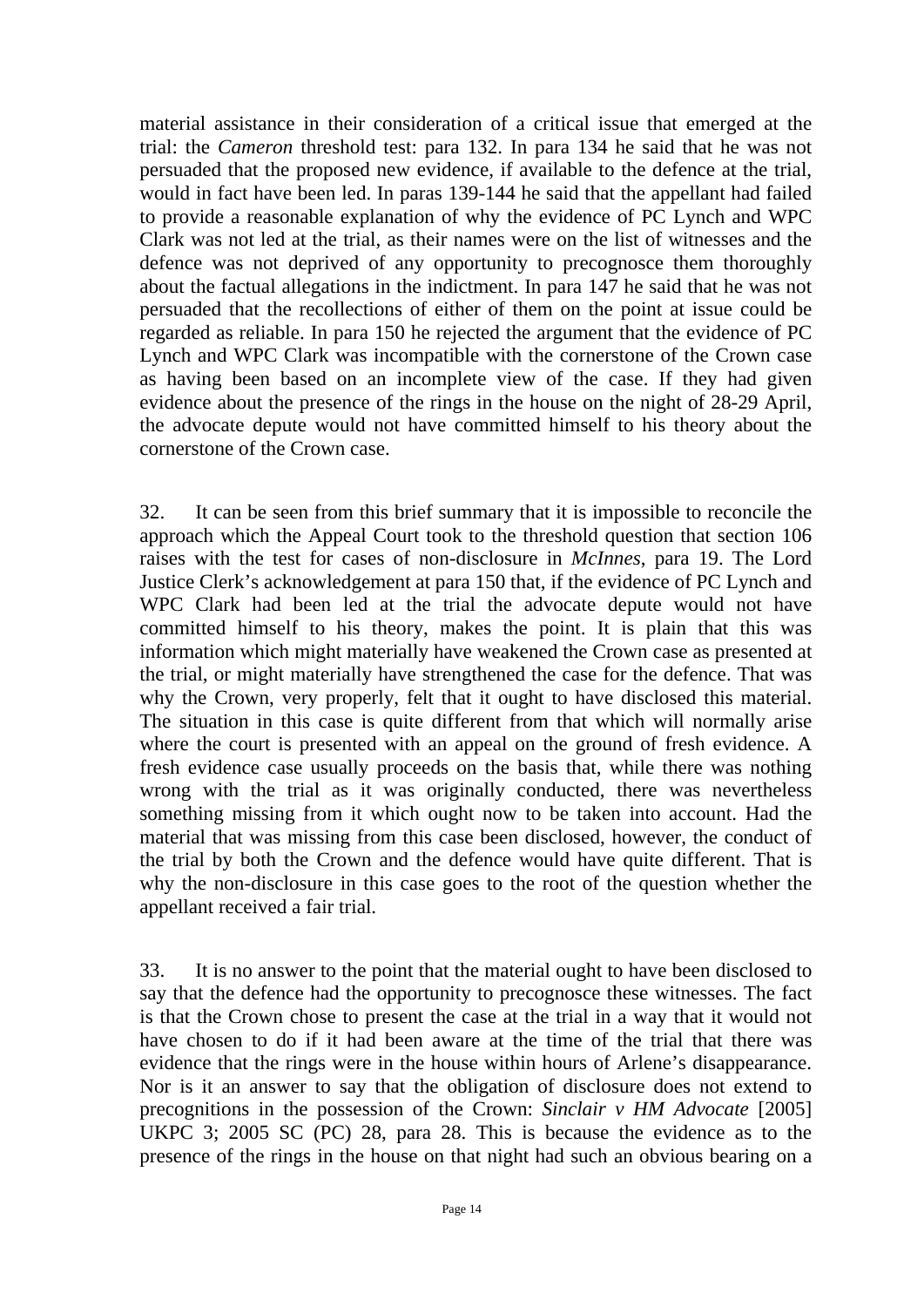crucial part of the circumstantial case against the appellant. It does not matter where the material was to be found. It was information that ought to have been given to the defence, and the failure to do this was a breach of the appellant's article 6 right. The Crown accepted that this was so when it decided to disclose this material, and in his address to this court the learned Solicitor General did not seek to argue otherwise.

34. As for the observation in para 147 that the recollections of PC Lynch and WPC Clark on the point could not be regarded as reliable, it has to borne in mind that disclosure of this material before or during the trial would have opened up lines of cross-examination that were never pursued by the defence. It would also have materially weakened the Crown's attack on the appellant that he had no explanation to give for bringing the rings back to the house on 7 May and the theory that he had retrieved them from Arlene's dead body. He would not have had to provide an explanation if, as the evidence of PC Lynch and WPC Clark suggested, the rings were in the house all along. Of course, the reliability of their evidence would have been called into question. But so too would the reliability of the evidence for the Crown, including the video that was taken during the police search of the bathroom.

35. It seems to me to be plain that the threshold test, as identified in *McInnes*, is met in this case. We must therefore consider the consequences.

#### *The consequences test*

36. The Lord Justice Clerk accepted at para 152 that the correct way to proceed was to consider the additional evidence. But, as he had already explained at para 150, he had already decided that this was not to be done by judging its effect on the way the Crown presented its case to the jury. At para 161 he concluded that the circumstantial evidence alone was sufficient to entitle the jury to convict. At para 164 he said that the evidence of Hector Dick, if the jury believed it, transformed the Crown case as it made it much more compelling by providing directly incriminating evidence. At para 166 he said that, on his interpretation of the evidence, it was not essential to a conviction that the jury should accept that the appellant left the rings in the bathroom. At para 167 he said that, on that view of the evidence and leaving aside the speech for the Crown and the directions by the trial judge, he could not see how the proposed new evidence could be of such significance as to require the verdict to be set aside. He acknowledged that, although his own view was that the evidence of the return of the rings was not crucial to the Crown case, the effect of the judge's direction about the events of 7 May was to make it so. But he said that this direction had the result of enabling the court to conclude with certainty that the jury found that the appellant put the rings in the bathroom on that day.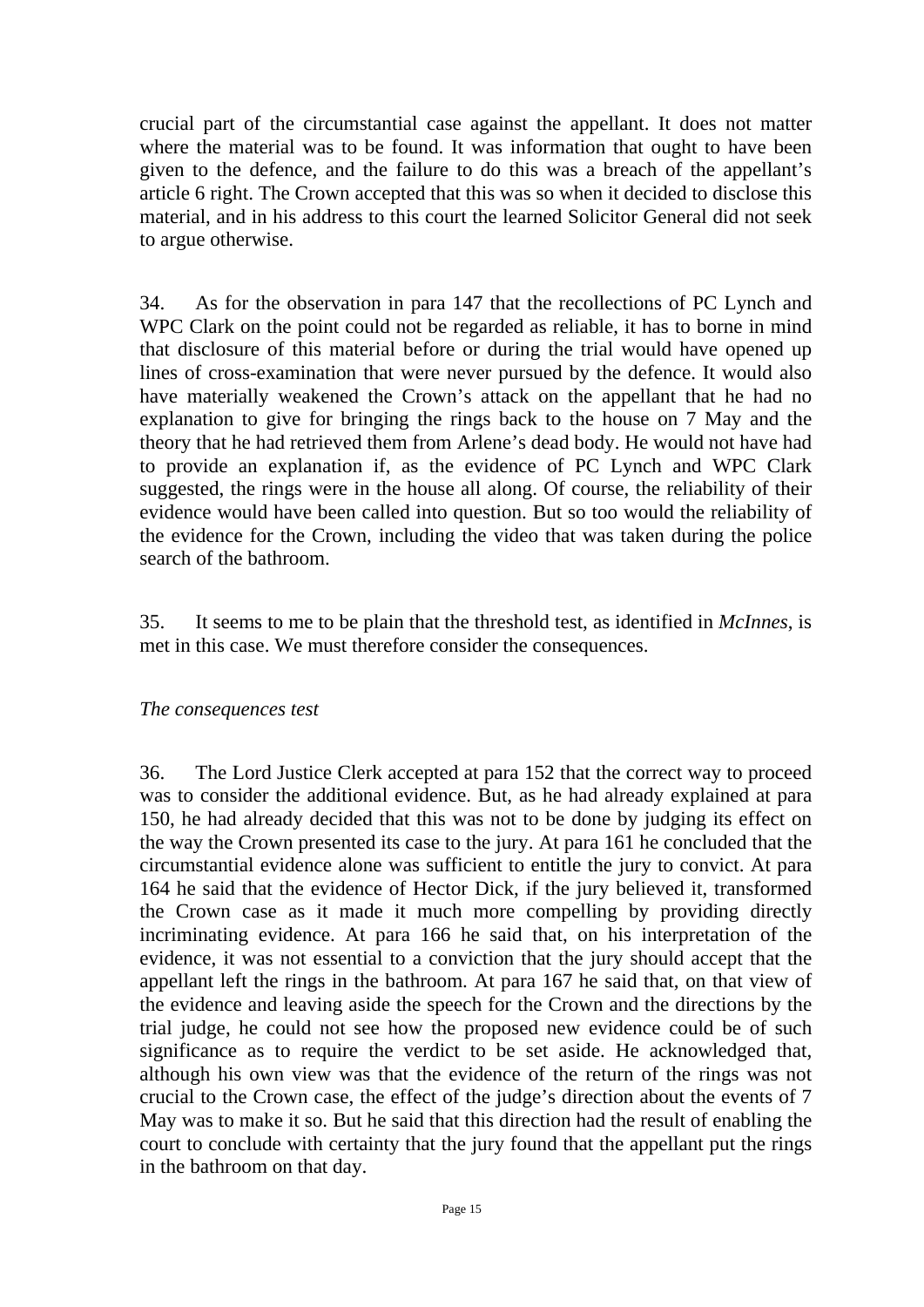37. This approach too cannot be reconciled with the consequences test in *McInnes*, paras 20 and 24. That test requires the court to assess the consequences of the non-disclosure in the light of what actually happened at the trial in order to determine whether what happened at the trial was unfair. The approach which the Appeal Court took when it was applying the *Cameron* test was to assess the consequences on the assumption that, had the undisclosed material been available, the trial would have been conducted differently. That, in itself, suggests that the trial that actually happened could be regarded as having been unfair because there was a real possibility that, taking all the circumstances of the trial into account, the jury would have arrived at a different verdict.

38. One cannot, of course, avoid making some assumptions as how the trial might have been conducted if the material had been disclosed to the defence. It will always be a question of degree as to how far it is proper to go in carrying out that exercise. But the purpose of doing this is to assess the extent to which, having regard to the way the case was conducted by the Crown, the material would have weakened the Crown case or strengthened the case for the defence. It is on the case as presented at the trial that the court must concentrate, rather than the case as it might have been presented. It is not for us to speculate as to what the case might have been, much less how the jury would have reacted to it. What the Crown asks us to do, and what it persuaded the Appeal Court to do, was to consider the case on the basis that the discovery of the rings on 7 May was indicative of the appellant's guilt for completely different reasons from those advanced at the trial. In effect we were being asked to deal with the case as if we were a new jury trying the case for the first time. This is not permissible. Our task is quite different but entirely clear. As the Appeal Court said in *McCreight v H M Advocate* [2009] HCJAC 69, 2009 SCCR 743, para 95, it is not the court's task to decide what the outcome of the trial would have been if the trial had been conducted on an entirely different basis. We must ask ourselves whether, in the light of the undisclosed evidence, there is a real possibility that the jury at this trial would have arrived at a different verdict.

39. The proposition that the appellant had returned the rings to the bathroom on 7 May was, as the Advocate Depute said in his address to the jury, the cornerstone of the Crown's case. It is clear, in view of the direction that was then given to them by the trial judge, that the jury must have concluded that the appellant put the rings in the bathroom on 7 May. This was the basis for the Crown's theory that he had obtained the rings from the deceased's dead body and had placed them in the bathroom to create the impression that she had left the matrimonial home with the intention of turning her back on the life that she had had there. This theory would have been undermined by the evidence of PC Lynch and WPC Clark. It would have been challenged by lines of cross-examination of the Crown witnesses that were never developed at the trial, and by questions that were never put to the appellant in chief or in re-examination. The point could have been made that it was improbable that, if the rings were in the bathroom on 28 and 29 April when the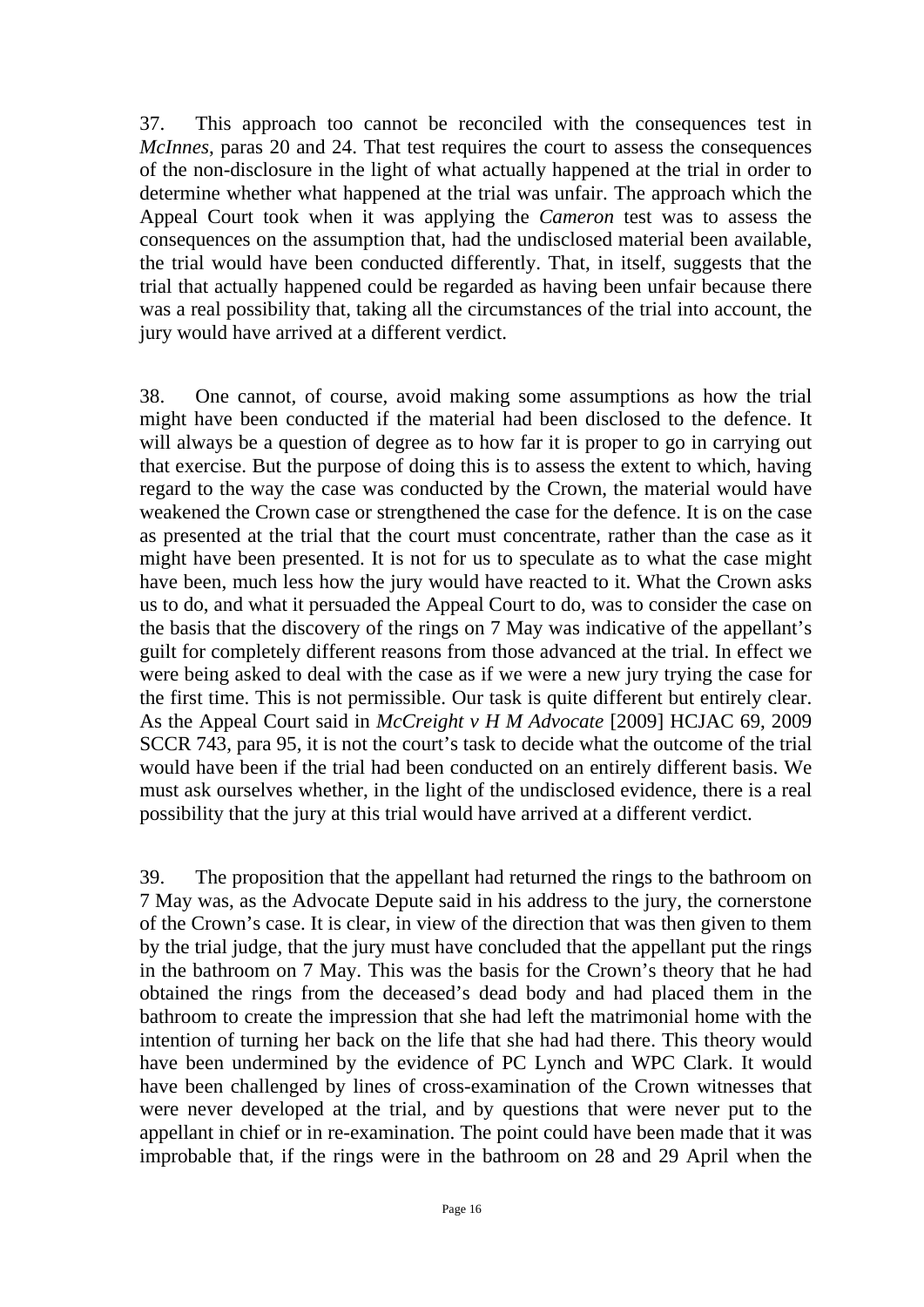police visited the house, the appellant would have removed them and then chosen to return them on 7 May. The theory that he removed them from the dead body would, if the evidence of PC Lynch and WPC Clark were to be accepted, have been untenable. These and other arguments that the defence would have been able to develop would have struck at the heart of the case that the Crown presented. The trial would have been significantly different had the material that was not disclosed been available. There is a real possibility that this would have been sufficient to raise a reasonable doubt about the Crown's case that the appellant returned the rings to the bathroom on 7 May. If that were so, the jury's verdict would be bound in view of the trial judge's direction to have been different.

40. Taking all the circumstances of the trial into account, and the extent to which the way the Crown chose to present the case would have been affected by the disclosure, the conclusion that the consequences test as identified in *McInnes* has been satisfied seems to me to be inescapable.

#### *Conclusion*

41. The question, as I have said, is whether the tests which the Appeal Court applied when it decided to dismiss this appeal as if it were a fresh evidence appeal were in essence the same as it would have had to have applied if it had entertained the argument that there had been a violation of the appellant's article 6 Convention rights. For the reasons I have given, I think that this question must be answered in the negative. This then raises the question as to what this court should do in order to determine the appeal.

42. This case has come before us as an appeal under paragraph 13 of Schedule 6 to the Scotland Act 1998. Rule 29(1) of the Supreme Court Rules 2009 (SI 2009/1603) provides that, in relation to an appeal, the Supreme Court has all the powers of the court below and that it may, among other things, affirm, set aside or vary any order of judgment made or given by that court: see rule 29(1)(a). Section 118 of the Criminal Procedure (Scotland) Act 1995 provides, among other things, that the High Court of Justiciary may dispose of a conviction by setting aside the verdict of the trial court and quashing the conviction and granting authority to bring a new prosecution in accordance with section 119 of the Act: see section  $118(1)(c)$ . The effect of rule 29(1) is that these powers are available to this court too if, having considered the devolution issue, it is satisfied that the answer to it must be that there was a miscarriage of justice in the proceedings in which the appellant was convicted.

43. For the reasons I have given I would hold, applying the *McInnes* test, that there was a miscarriage of justice at the appellant's trial and that the appeal must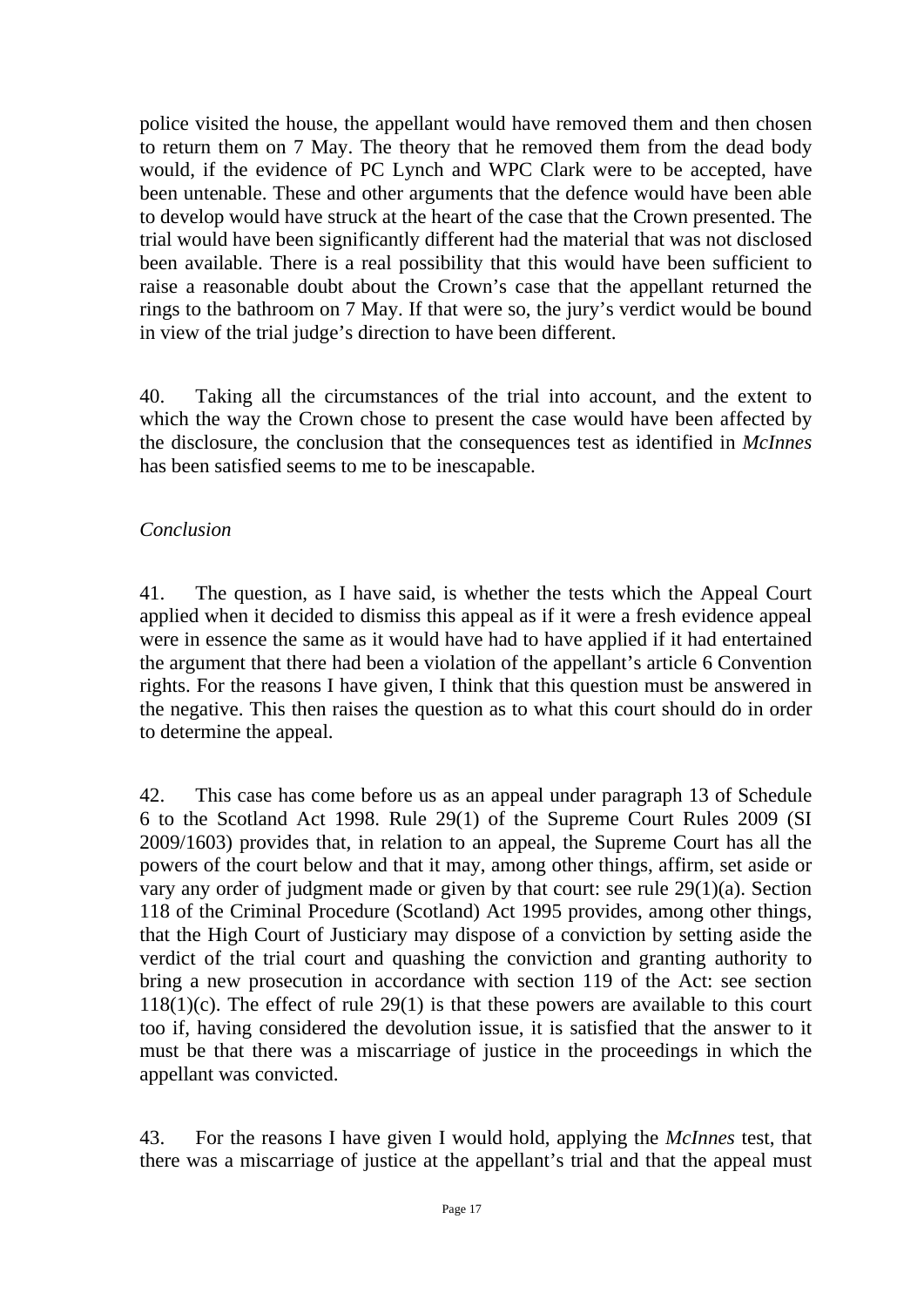be allowed. I would, however, remit the question whether authority should be granted to bring a new prosecution under section 119 of the Criminal Procedure (Scotland) Act 1995 for determination by the High Court of Justiciary. As it is its practice not to quash a conviction until consideration has been given to the question whether there should be a retrial, I would remit the case to a differently constituted appeal court to determine that question and, having done so, to quash the conviction.

44. I very much regret any further delay that this decision may lead to in the final disposal of the case. I regret too the distress that it will cause to Arlene Fraser's relatives, who were present in court throughout the hearing of the appeal. But it has to be recognised that the appellant was entitled to a fair trial. Any unfairness at the trial may be put right at the stage of an appeal. But for that to be achieved the right tests must be applied, so that the appeal too is fair. The conclusion that I would reach as to what these tests lead to leaves us with no alternative but to make the orders which I have proposed.

### **LORD BROWN**

45. I have read Lord Hope's judgment and gratefully adopt his account of the facts and the particular circumstances in which this appeal arises. I recognise, of course, as Lord Hope more than once points out, that there is no appeal against the High Court of Justiciary in Scotland in respect of criminal matters and that this court's jurisdiction is limited to consideration of devolution issues only. So far as devolution issues are concerned, however, we have no option but to exercise our jurisdiction and, as again Lord Hope points out, a devolution issue clearly does arise here. Really there can be no doubt that the prosecutor was under a duty to disclose to the defence PC Lynch's precognition of 3 July 2002 (stating that he had seen the rings during the night of 28/29 April 1998) as, indeed, the Advocate Depute plainly would have done had he himself been aware of it. On any possible view of the facts, that precognition was material which "might have materially weakened the Crown case or materially strengthened the case of the defence" – see *McInnes v HM Advocate* 2010 SLT 266 at paras 19, 28 (and 29) and 39. The accused's article 6 Convention rights were therefore infringed.

46. The critical question for the Appeal Court was therefore whether, in the result, the trial had been unfair. (It is, of course, clearly established on the cases that not every article 6 failure to disclose disclosable material automatically results in an unfair trial.) As to this, the test of such unfairness is that now authoritatively laid down by this Court in *McInnes* – in short whether, taking into account all the circumstances of the trial, there is a real possibility that the jury would have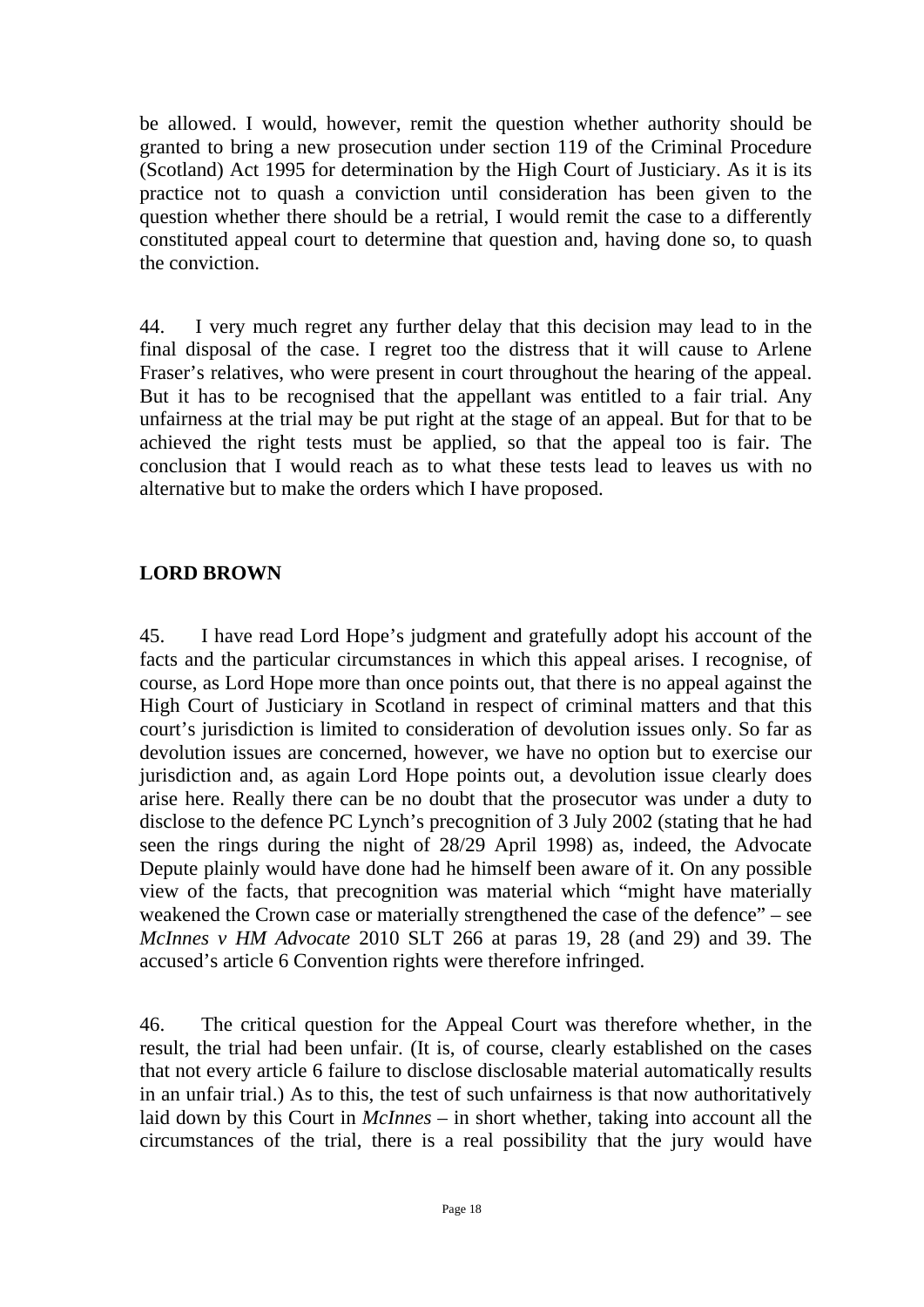arrived at a different verdict had the undisclosed material in fact been disclosed to the defence – see particularly *McInnes* at paras 24, 30 and 35.

47. Is this the same test as the Appeal Court in fact applied here, treating the case as they did as a fresh evidence appeal under section 106 of the Criminal Procedure (Scotland) Act 1995 (the 1995 Act)? To this question there can only be one answer: clearly it is not, for all the reasons given by Lord Hope at paras 27-38 of his judgment. As Lord Hope observes at para 29, it is exclusively a matter for the High Court of Justiciary what test to apply in appeals which do not raise a devolution issue. As, however, that paragraph also suggests, it would be somewhat bizarre to apply different tests in deciding whether or not there has been a miscarriage of justice depending on whether the Appeal Court is concerned with undisclosed material which should have been disclosed (a devolution issue) or with fresh evidence (not a devolution issue). As I indicated in *McInnes* (at paras 36 and 37), the test, which is ultimately one for the Appeal Court, is logically the same for fresh evidence appeals as for those involving undisclosed statements. Lest it be suggested that undisclosed statements imply fault on the part of the prosecution (arguably, therefore, calling for a lower test to be applied to whether there has been a miscarriage of justice) whereas fresh evidence may not, I would point out that many fresh evidence cases operate at the very least to expose serious flaws in the prosecution evidence – take, for example, the lying main prosecution witness in *Dial v State of Trinidad and Tobago* [2005] UKPC 4; [2005] 1 WLR 1660 (referred to in para 37 of my judgment in *McInnes*) or, indeed, the egregiously deficient expert evidence revealed by the fresh evidence in *McCreight v HM Advocate* 2009 SCCR 743 (a decision to which I shall shortly return). Of course, the route by which the court arrives at the question "has there been a miscarriage of justice?" differs depending on whether the appeal is brought on undisclosed material or on fresh evidence grounds. As explained in *McInnes*, the intermediate (article 6) issue arising in any undisclosed material case is: did the non-disclosure make the trial unfair? In a fresh evidence case, by contrast, the appellant must first establish not merely that the fresh evidence is important and reliable but also that there is a reasonable explanation for why it was not adduced at the original trial; only then does the question arise: without it, has there been a miscarriage of justice? Naturally, as Lord Hope points out at para 32, most fresh evidence cases involve no criticism of the original trial proceedings. But ultimately they raise the same question as is raised by the undisclosed material cases. So the *McInnes* test is, I suggest, equally applicable to both.

48. As I have observed, the *McInnes* test – whether the relevant fresh material, if adduced at trial, might reasonably have affected the decision of the trial jury – is one for the Appeal Court. That statement, however, needs this qualification: in certain rare cases the fresh evidence (or, as the case may be, undisclosed statement) will be of such overwhelming overall import as to make it inappropriate for the Appeal Court simply to add it to the original evidence and ask itself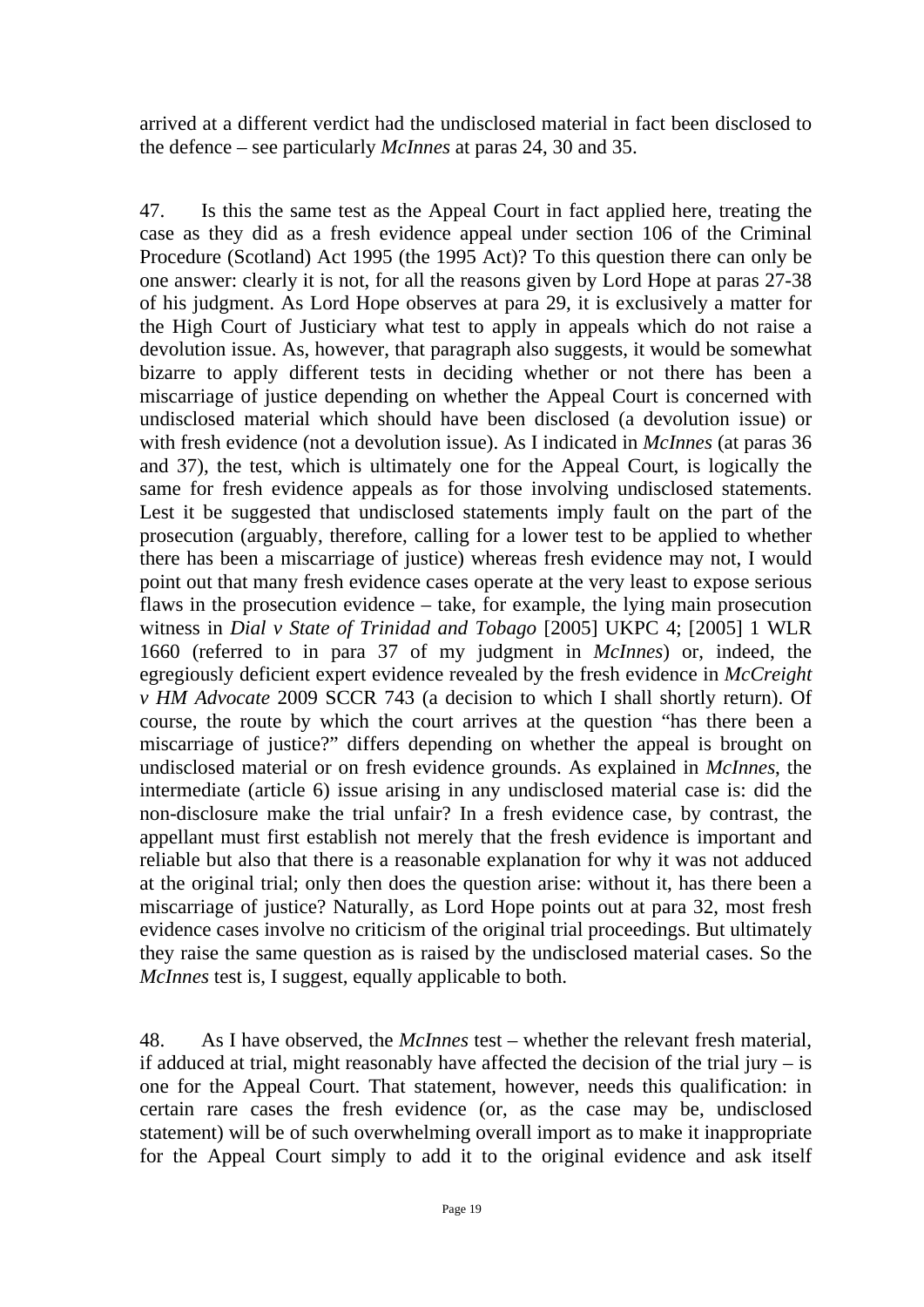whether the jury might still reasonably have convicted. Instead, in such cases, the Appeal Court will have no alternative but to conclude that there has been a miscarriage of justice, and then decide simply whether or not to order a retrial. Such indeed was the conclusion of the Board in *Bain v The Queen* [2007] UKPC 33 (referred to at para 36 of my judgment in *McInnes*) given the dramatically different state of the evidence on all the key factual questions in the case at the conclusion of the appeal hearing compared to how they had been presented to the jury at trial.

49. Perhaps more directly relevant to the present case, however, this was precisely the decision reached by the Appeal Court in *McCreight* to which I have already briefly referred. *McCreight* concerned a murder appeal brought in the light of fresh expert evidence. The victim had died from chloroform and the appellant was convicted specifically on the basis that he had held a chloroformed rag over her face, her death having been caused by the inhalation, not the ingestion, of chloroform. The fresh evidence exposed a thousand-fold error in the reporting of one particular test originally relied upon and, put shortly, established that death by ingestion alone could no longer be excluded. The Appeal Court rejected the Crown's case that it mattered not which way the chloroform entered the deceased's body and held that, had the fresh evidence been known at the time, the whole trial would have been conducted entirely differently. In such circumstances, said the court: "It is not our task to decide what the outcome of the trial would have been: in a case such as this, that would involve fruitless speculation."

50. Amongst the authorities considered by the Appeal Court in *McCreight* was, it may be noted, that of the Lord Justice Clerk in the present case. For my part I found the commentary on the case (at p 777 of the report) of assistance:

"It might be thought that this report is more suitable for publication in a medical journal than in a set of law reports, but although its content is largely medical or scientific and it depends to a large extent on its rather special facts, it is of some legal interest as an example of what might be called a *Smith v HM Advocate* case, rather than a *Fraser v HM Advocate* one . . .. That is to say, the fresh evidence was such that the court could not simply add it to the original evidence and ask itself whether the jury would still have convicted. It was not even such that it could be said that if it had been led at the trial the approach of the Crown would have taken account of it, and that the evidence as a whole would still have led the jury to convict. The case does not depend on the terms of the advocate depute's speech or even of the judge's charge to the jury. It depends on the more fundamental consideration that the fresh evidence was so overwhelming that it would have affected the whole way in which the trial was conducted. The problem for the Crown